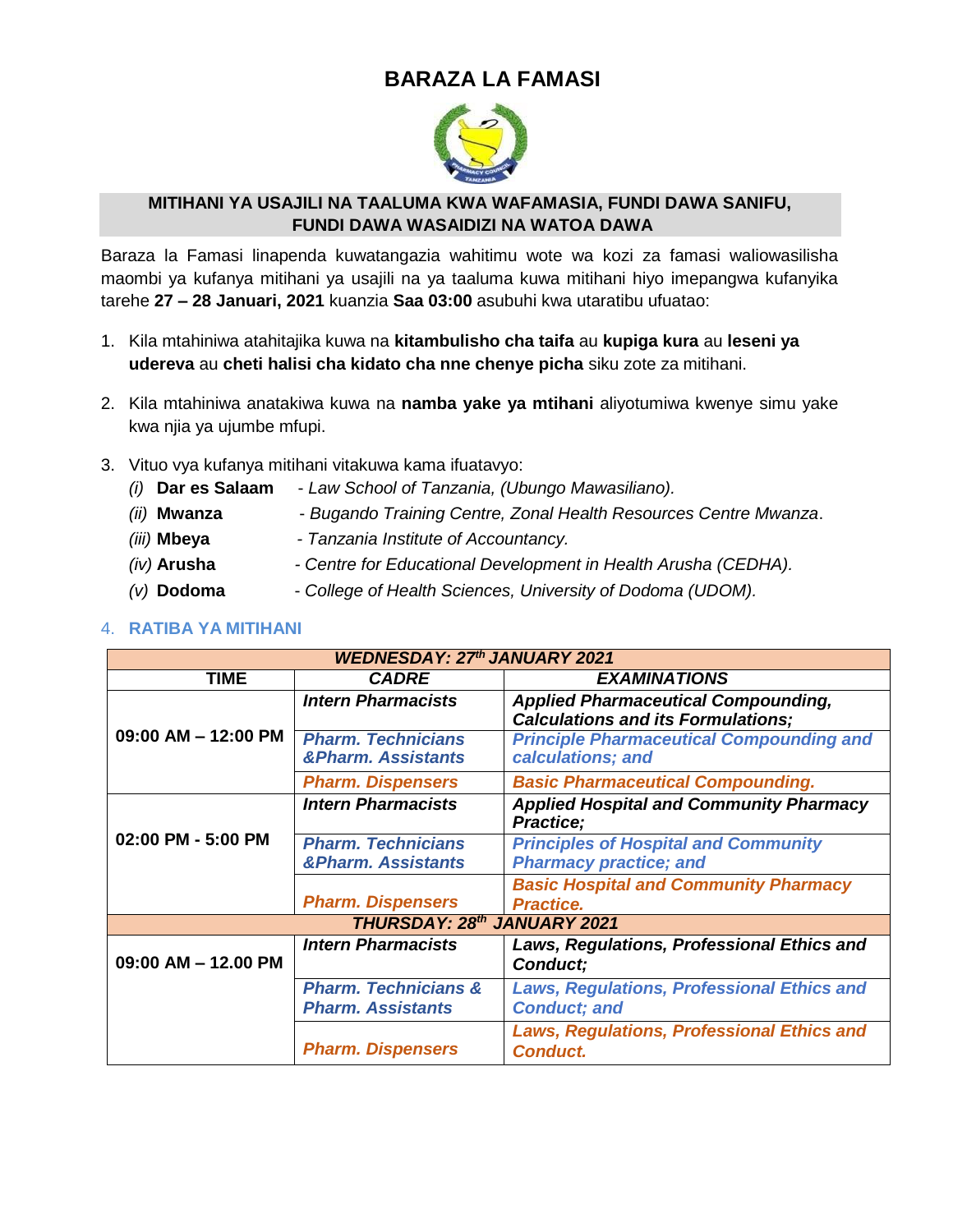5. Orodha ya watahiniwa katika vituo hivyo ni kama ilivyoainishwa hapa chini:

# **A: DAR ES SALAAM: LAW SCHOOL OF TANZANIA, (UBUNGO MAWASILIANO)**

|                           | ı.<br>WAFAMASIA ( <i>PHARMACI</i> SIS) |                               |                                 |                                                    |  |
|---------------------------|----------------------------------------|-------------------------------|---------------------------------|----------------------------------------------------|--|
| NA.                       | <b>JINA LA</b><br><b>KWANZA</b>        | <b>JINA LA</b><br><b>KATI</b> | <b>JINA LA</b><br><b>MWISHO</b> | <b>CHUO ALICHOSOMA</b>                             |  |
| $\overline{1}$            | Abdallah                               |                               | Rashidi                         | Kampala International University                   |  |
| $\overline{2}$            | Abdul                                  | Saidi                         | Abdul                           | St John's University of Tanzania                   |  |
| $\ensuremath{\mathsf{3}}$ | Abdul                                  |                               | Juma                            | Muhimbili University of Health and Allied Sciences |  |
| $\overline{4}$            | Abdul-Rahman                           | $\mathsf S$                   | Gharib                          | <b>China Pharmaceutical University</b>             |  |
| $\overline{5}$            | Abdulkarim                             |                               | Kaganda                         | Kampala International University                   |  |
| $6\phantom{1}6$           | Adilu                                  | Yunus                         | Azizi                           | Kampala International University                   |  |
| $\overline{7}$            | Adonis                                 | G                             | Msigwa                          | Muhimbili University of Health and Allied Sciences |  |
| $\bf8$                    | Ahmad                                  |                               | Athuman                         | St John's University of Tanzania                   |  |
| $\boldsymbol{9}$          | Aidan                                  | A                             | Ibrahim                         | Kampala International University                   |  |
| 10                        | Ally                                   | J                             | Omary                           | International University of Africa                 |  |
| 11                        | Amani                                  | <b>Benedict</b>               | Maige                           | Kampala International University                   |  |
| 12                        | Amedeus                                |                               | Makwaya                         | St John's University of Tanzania                   |  |
| 13                        | Amina                                  | S                             | Khamisi                         | Kampala International University                   |  |
| 14                        | Amrani                                 |                               | Juma                            | St John's University of Tanzania                   |  |
| 15                        | Anitha                                 |                               | Nshekanabo                      | Kampala International University                   |  |
| 16                        | Anitharitha                            | Karoli                        | <b>Uisso</b>                    | St John's University of Tanzania                   |  |
| 17                        | Anthony                                | Misigaro                      | Kasogota                        | Kampala International University                   |  |
| 18                        | Arnold                                 |                               | <b>Sosthenes</b>                | Kampala International University                   |  |
| 19                        | Aron                                   |                               | Valentine                       | Catholic University of Health and Allied Sciences  |  |
| 20                        | Asha                                   |                               | Musa                            | Kampala International University                   |  |
| 21                        | Ashery                                 | Yusuph                        | Alon                            | Kampala International University                   |  |
| 22                        | Asia                                   |                               | Shemndolwa                      | St John's University of Tanzania                   |  |
| 23                        | Asukile                                |                               | Filemoni                        | Kampala International University                   |  |
| 24                        | <b>Baraka</b>                          | S                             | Ndambo                          | Muhimbili University of Health and Allied Sciences |  |
| 25                        | <b>Bolister</b>                        |                               | Amon                            | Kampala International University                   |  |
| 26                        | <b>Bushaha</b>                         |                               | Liso                            | Kampala International University                   |  |
| 27                        | Catherine                              |                               | <b>Bruno</b>                    | St John's University of Tanzania                   |  |
| 28                        | Celcius                                | L                             | Mloti                           | St John's University of Tanzania                   |  |
| 29                        | Cesare                                 | Valentino                     | Makanjila                       | St John's University of Tanzania                   |  |
| 30                        | Charles                                |                               | <b>Bujiku</b>                   | Kampala International University                   |  |
| 31                        | Chrisgeorge                            | Rothaly                       | Luoga                           | Kampala International University                   |  |
| 32                        | Christine                              |                               | Anyango                         | Kampala International University                   |  |
| 33                        | Christopher                            | M                             | <b>Nzige</b>                    | Kampala International University                   |  |
| 34                        | Damian                                 |                               | Simangwa                        | Catholic University of Health and Allied Sciences  |  |
| 35                        | David                                  | Lucas                         | Mvukie                          | Muhimbili University of Health and Allied Sciences |  |
| 36                        | Denis                                  | P                             | Marcusy                         | Kampala International University                   |  |
| 37                        | Deograsia                              | P                             | Nguruwe                         | Kampala International University                   |  |

# **I. WAFAMASIA (***PHARMACISTS***)**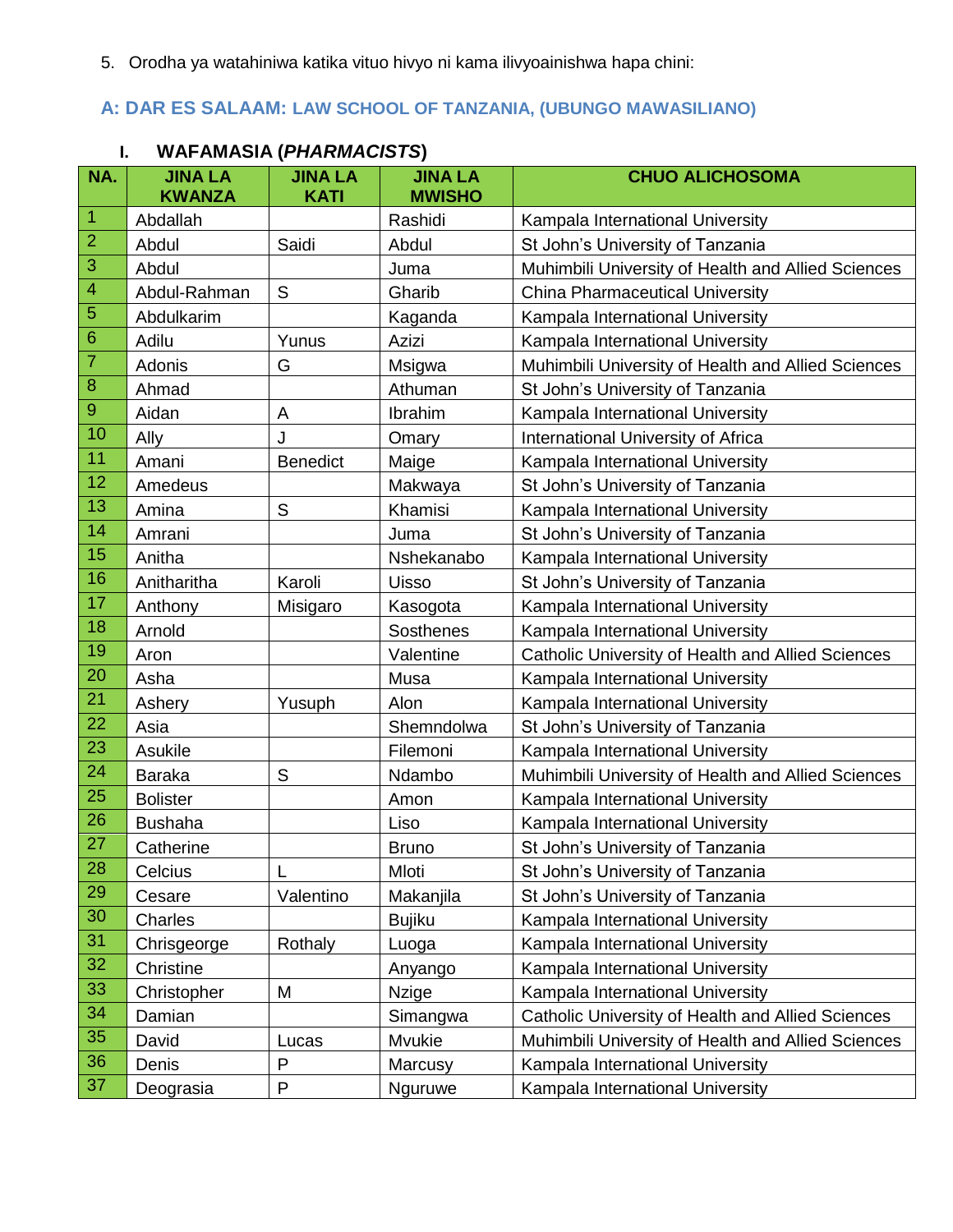| NA. | <b>JINA LA</b> | <b>JINA LA</b> | <b>JINA LA</b> | <b>CHUO ALICHOSOMA</b>                                  |
|-----|----------------|----------------|----------------|---------------------------------------------------------|
|     | <b>KWANZA</b>  | <b>KATI</b>    | <b>MWISHO</b>  |                                                         |
| 38  | Devotha        | Albert         | Ndembwike      | Rajiv Gandhi University of Health and Allied<br>Science |
| 39  | Domicianus     | <b>Bp</b>      | Saiga          | Kampala International University                        |
| 40  | Domina         |                | Manyonyi       | St John's University of Tanzania                        |
| 41  | Dorah          |                | Bendera        | St John's University of Tanzania                        |
| 42  | Edward         | P              | Mshani         | Kampala International University                        |
| 43  | Edwin          | Philipo        | Mozes          | Kampala International University                        |
| 44  | Elizabeth      |                | Dickson        | Kampala International University                        |
| 45  | Ellen          |                | Lutyedzidze    | Rajiv Gandhi University of Health Sciences              |
| 46  | Emmanuel       | George         | Chunga         | Suresh Gyan Vihar University                            |
| 47  | Emmanuel       | M              | Wilson         | Kampala International University                        |
| 48  | Emmanuel       | Mazula         | Mweruka        | Kampala International University                        |
| 49  | Enock          |                | Award          | Kampala International University                        |
| 50  | Erasto         | <b>Bernard</b> | Samizi         | Muhimbili University of Health and Allied Sciences      |
| 51  | Ester          |                | Mmary          | Kampala International University                        |
| 52  | <b>Esther</b>  |                | Zakayo         | Kampala International University                        |
| 53  | Eva            | S              | Shemdoe        | Kampala International University                        |
| 54  | Evina          |                | Kailembo       | Kampala International University                        |
| 55  | Faraja         |                | Kabanja        | St John's University of Tanzania                        |
| 56  | Farhan         | Mustafa        | Abdulaziz      | <b>RAK Medical and Health Sciences University</b>       |
| 57  | Fatma          | H              | Makame         | Kampala International University                        |
| 58  | Ferister       | Mwankilingo    | Joseph         | St John's University of Tanzania                        |
| 59  | Flora          | Mosha          | Dubi           | St John's University of Tanzania                        |
| 60  | Flora          |                | Duttu          | Kampala International University                        |
| 61  | Frank          | $\vee$         | Majani         | Kampala International University                        |
| 62  | Fransisca      | C.             | Msigwa         | Kampala International University                        |
| 63  | Fredrick       | $\mathsf{H}$   | Mnali          | St John's University of Tanzania                        |
| 64  | Gabriel        | $\overline{B}$ | Mwalwisi       | St John's University of Tanzania                        |
| 65  | Gabriel        | M              | Cheyo          | Kampala International University                        |
| 66  | Gamaya         | W              | <b>Bryson</b>  | Kampala International University                        |
| 67  | Gaspary        | Hendry         | Mallya         | Kampala International University                        |
| 68  | Gema           | Ezekiel        | Ntungi         | <b>Lovely Professional University</b>                   |
| 69  | Geofrey        | M              | Harison        | Muhimbili University of Health and Allied Sciences      |
| 70  | Geofrey        |                | Mhule          | Kampala International University                        |
| 71  | George         | Andrea         | Mvuma          | Muhimbili University of Health and Allied Sciences      |
| 72  | Gerald         | A              | Nyambalya      | Kampala International University                        |
| 73  | Gerald         | Gaspar         | Mwakatuma      | Muhimbili University of Health and Allied Sciences      |
| 74  | Gerald         |                | Deusdedith     | Kampala International University                        |
| 75  | Getrude        |                | Marco          | Kampala International University                        |
| 76  | Habibu         | Ramadhani      | Nkamia         | St John's University of Tanzania                        |
| 77  | Hafidhi        | Ramadhani      | Mazige         | Kampala International University                        |
| 78  | Hamisi         | Haruni         | Kasei          | <b>Altinbas University</b>                              |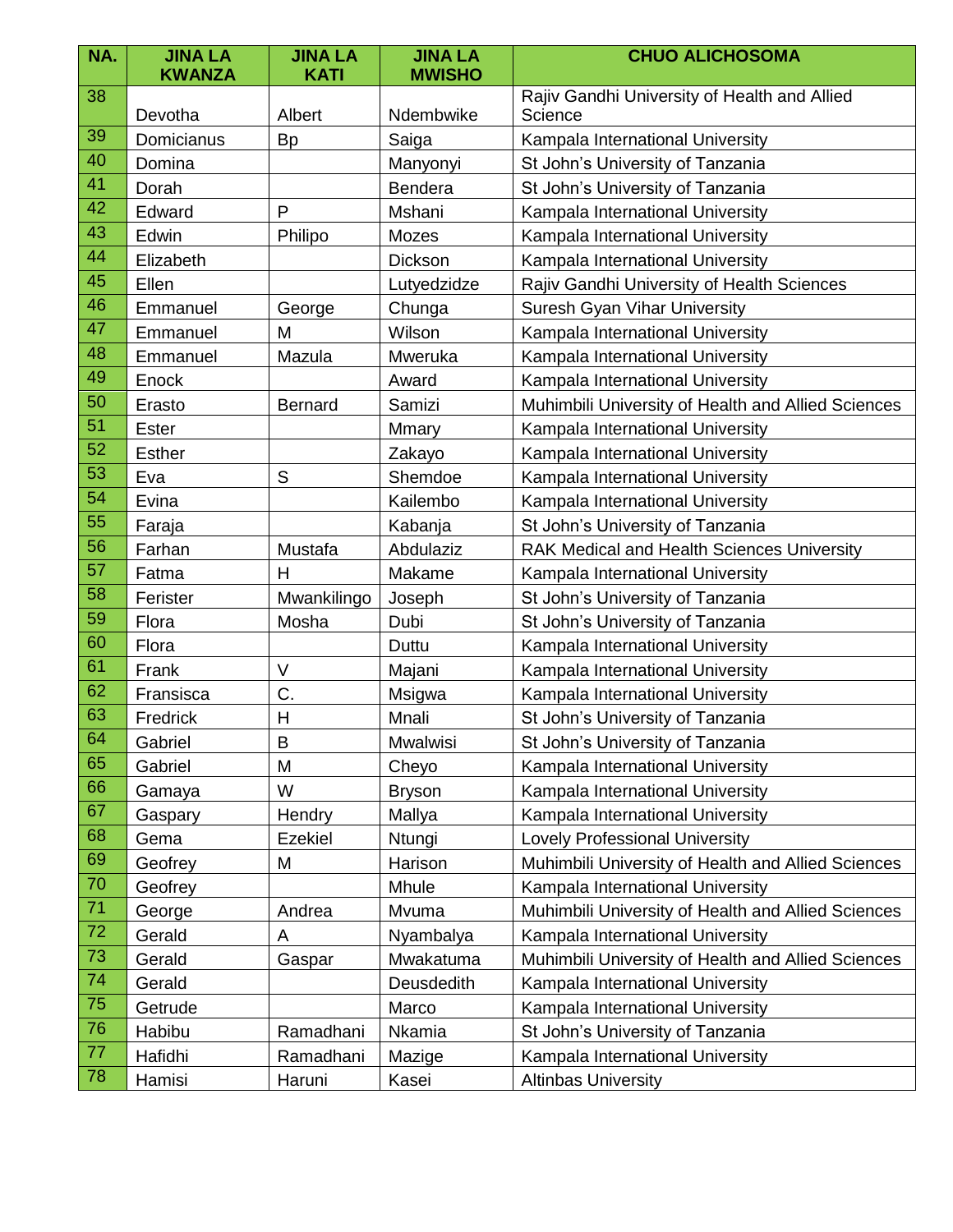| NA. | <b>JINA LA</b><br><b>KWANZA</b> | <b>JINA LA</b><br><b>KATI</b> | <b>JINA LA</b><br><b>MWISHO</b> | <b>CHUO ALICHOSOMA</b>                                                        |  |
|-----|---------------------------------|-------------------------------|---------------------------------|-------------------------------------------------------------------------------|--|
| 79  | Hania                           | H                             | Msami                           | <b>Altinbas University</b>                                                    |  |
| 80  | Happy                           | $\mathsf{R}$                  | Mbasa                           | Kampala International University                                              |  |
| 81  | Hassan                          | A                             | Hassan                          | <b>China Pharmaceutical University</b>                                        |  |
| 82  | Hassan                          | Suleiman                      | <b>Bungile</b>                  | Kampala International University                                              |  |
| 83  | Hellen                          | E                             | Elinaza                         | St John's University of Tanzania                                              |  |
| 84  | Hemed                           | $\mathsf{R}$                  | Jadi                            | Rajiv Gandhi University of Health Sciences<br>Karnataka                       |  |
| 85  | Hillary                         | S                             | Kwayu                           | Kampala International University                                              |  |
| 86  | Humphrey                        |                               | Italazyo                        | Kampala International University                                              |  |
| 87  | Ingrid                          | Τ                             | Kilaini                         | Vels Institute of Science Technology and<br><b>Advanced Studies (Vistas)1</b> |  |
| 88  | Innocent                        | Joseph                        | Sangawe                         | St John's University of Tanzania                                              |  |
| 89  | Jackson                         | <b>Moses</b>                  | Kimaro                          | Kampala International University                                              |  |
| 90  | Jackson                         |                               | Mhelela                         | Kampala International University                                              |  |
| 91  | Jackson                         |                               | Peter                           | Catholic University of Health and Allied Sciences                             |  |
| 92  | Jacquiline                      | <b>Mkisa</b>                  | Frugence                        | Kampala International University                                              |  |
| 93  | Janeth                          | Athanas                       | Nyambbalya                      | St John's University of Tanzania                                              |  |
| 94  | Janeth                          | Justine                       | Mahoo                           | <b>Wenzhou Medical University</b>                                             |  |
| 95  | Janeth                          | <b>Mansuetus</b>              | Mboya                           | Danylo Halytsky Lviv National Medical University                              |  |
| 96  | Jesca                           | Amani                         | Komu                            | Kampala International University                                              |  |
| 97  | John                            | <b>Didas</b>                  | Mtei                            | <b>Galgotias University</b>                                                   |  |
| 98  | John                            |                               | Dahil                           | Muhimbili University of Health and Allied Sciences                            |  |
| 99  | Johnson                         | D                             | Mshangila                       | Muhimbili University of Health and Allied Sciences                            |  |
| 100 | Johnson                         | Hamrodi                       | Kisanga                         | Kampala International University                                              |  |
| 101 | Joyce                           |                               | Jacob                           | Kampala International University                                              |  |
| 102 | Judith                          |                               | Shuaka                          | Kampala International University                                              |  |
| 103 | Jumbe                           | Κ                             | Hassan                          | Kampala International University                                              |  |
| 104 | Justine                         | S                             | Lepara                          | Kampala International University                                              |  |
| 105 | Kelvin                          | Gration                       | Rwezaura                        | Huazhong University of Science and Technology,<br>Wuhan, China.               |  |
| 106 | Kevin                           |                               | Saimon                          | Kampala International University                                              |  |
| 107 | Kulwa                           |                               | Deogratias                      | Kampala International University                                              |  |
| 108 | Kyuanga                         | Abdalah                       | Jarufu                          | Kampala International University                                              |  |
| 109 | Leonard                         | G                             | Fulko                           | Muhimbili University of Health and Allied Sciences                            |  |
| 110 | Lightness                       | Danstan                       | Mtei                            | St John's University of Tanzania                                              |  |
| 111 | Lilian                          | Princepius                    | Mwoleka                         | Kampala International University                                              |  |
| 112 | Louice                          |                               | Mwanakulya                      | Kampala International University                                              |  |
| 113 | Lucy                            | Lucas                         | Chogo                           | Kampala International University                                              |  |
| 114 | Lulu                            | F                             | Ndelwa                          | Kampala International University                                              |  |
| 115 | Lydia                           | Paul                          | Bia                             | Kampala International University                                              |  |
| 116 | Machugu                         |                               | Merengo                         | Kampala International University                                              |  |
| 117 | Macksock                        | Alex                          | Maleto                          | Kampala International University                                              |  |
| 118 | Magdalena                       |                               | Sospeter                        | Kampala International University                                              |  |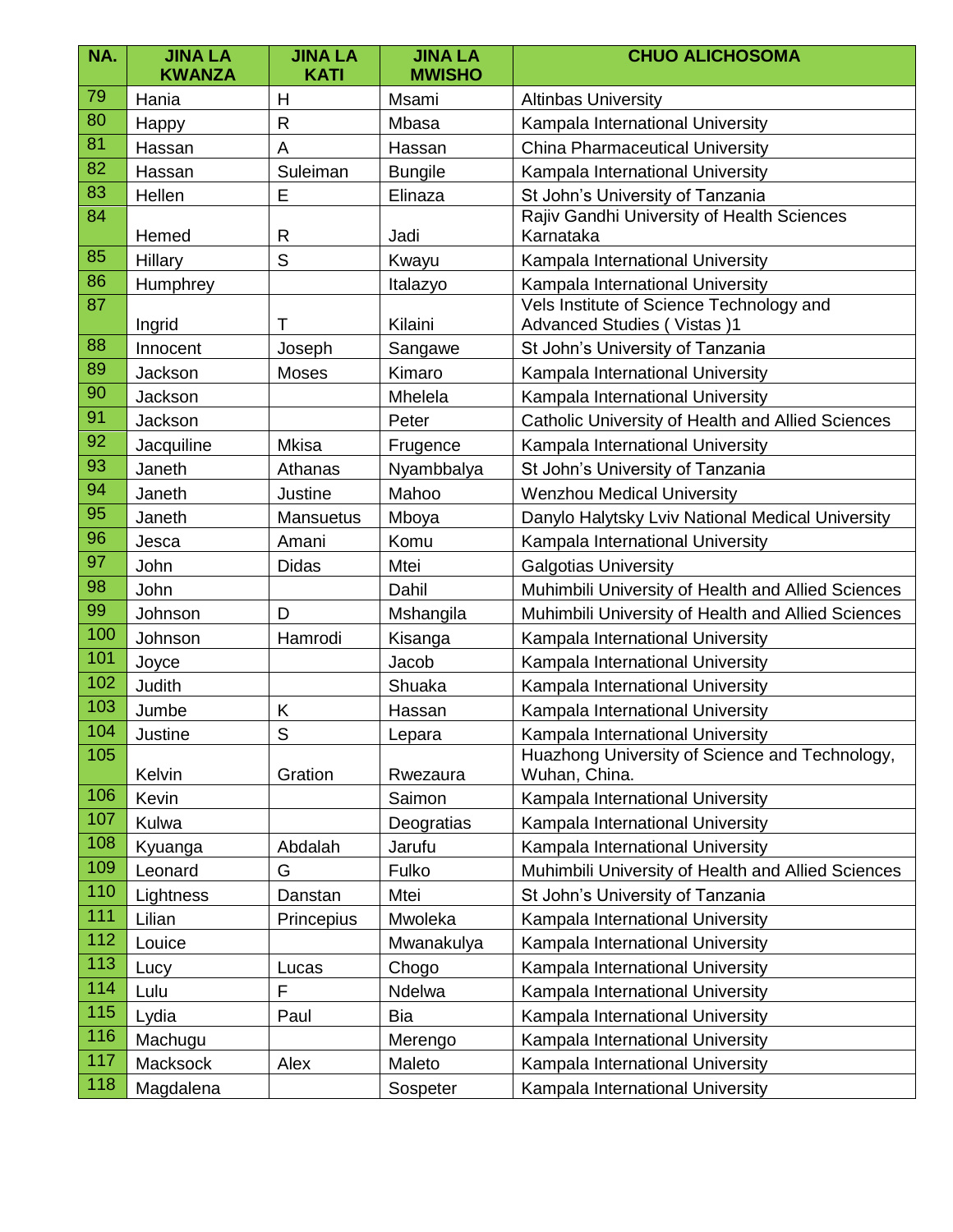| NA. | <b>JINA LA</b><br><b>KWANZA</b> | <b>JINA LA</b><br><b>KATI</b> | <b>JINA LA</b><br><b>MWISHO</b> | <b>CHUO ALICHOSOMA</b>                                 |  |
|-----|---------------------------------|-------------------------------|---------------------------------|--------------------------------------------------------|--|
| 119 | Magori                          |                               | Marare                          | Kampala International University                       |  |
| 120 | Magreth                         | Frank                         | Mushi                           | Muhimbili University of Health and Allied Sciences     |  |
| 121 | Mahamoud                        | Mjaka                         | Haji                            | Kampala International University                       |  |
| 122 | Makinga                         | Н                             | Njelekela                       | International University of Africa                     |  |
| 123 | Marcelina                       | S                             | <b>Balige</b>                   | Kampala International University                       |  |
| 124 | Margaleta                       | Shirima                       | Adolfu                          | Kampala International University                       |  |
| 125 | Margareth                       | Paulo                         | Mhame                           | <b>China Pharmaceutical University</b>                 |  |
| 126 | Mary                            | M                             | Joseph                          | Kampala International University                       |  |
| 127 | Maryaquinas                     | <b>Fidelis</b>                | Laswai                          | <b>Lovely Professional University</b>                  |  |
| 128 | Masoud                          | Sadiki                        | Rashidi                         | Kampala International University                       |  |
| 129 | Mathew                          | J                             | Choaji                          | Jawaharlal Nehru Technological University<br>Anantapur |  |
| 130 | Mchele                          |                               | Mao                             | Kampala International University                       |  |
| 131 | Meldon                          | Josiah<br>Detto               |                                 | Kampala International University                       |  |
| 132 | Merceds                         | Т                             | Phiri                           | St John's University of Tanzania                       |  |
| 133 | Mickdad                         | H                             | Chengula                        | Kampala International University                       |  |
| 134 | Miller                          |                               | Amon                            | Kampala International University                       |  |
| 135 | Miyanga                         | Hamisi                        | Fadhili                         | Kampala International University                       |  |
| 136 | Mohamed                         |                               | Mgaya                           | Kampala International University                       |  |
| 137 | Mtemani                         | Tostao                        | Ntamaronka                      | Catholic University of Health and Allied Sciences      |  |
| 138 | Mussa                           |                               | Edward                          | Kampala International University                       |  |
| 139 | Mwajuma                         |                               | Khamis                          | Kampala International University                       |  |
| 140 | Mwanamtiti                      | Abdallah                      | Masoud                          | Kampala International University                       |  |
| 141 | Mwantumu                        | Mbaraka                       | Mwakivuma                       | St John's University of Tanzania                       |  |
| 142 | Mwawi                           | Philip                        | Mapunda                         | Kampala International University                       |  |
| 143 | Naifa                           | Juma                          | Mohamed                         | Kampala International University                       |  |
| 144 | Naswiah                         | Yahya                         | Kajuna                          | Rajiv Ghandi University                                |  |
| 145 | Neema                           | Anthony                       | Mwandiga                        | St John's University of Tanzania                       |  |
| 146 | Neema                           | Yudan                         | Luvanda                         | Kampala International University                       |  |
| 147 | Neema                           |                               | Tumaini                         | Kampala International University                       |  |
| 148 | Nyambura                        |                               | Msaro                           | Kampala International University                       |  |
| 149 | Nyegoro                         | M                             | Magoti                          | <b>China Pharmaceutical University</b>                 |  |
| 150 | Omega                           | D                             | Kinango                         | Kampala International University                       |  |
| 151 | Oscar                           | Griffin                       | Msenga                          | Kampala International University                       |  |
| 152 | Paul                            | Gaufrid                       | Komba                           | Kampala International University                       |  |
| 153 | Paul                            | Michael                       | Mwipamagila                     | Kampala International University                       |  |
| 154 | Peter                           | Charles                       | Mdachi                          | Kampala International University                       |  |
| 155 | Peter                           | Justine                       | Tarimo                          | Kampala International University                       |  |
| 156 | Peter                           | Kisigaye                      | Patrick                         | St John's University of Tanzania                       |  |
| 157 | Peter                           |                               | Ngalama                         | Kampala International University                       |  |
| 158 | Peter                           |                               | Rweyemamu                       | Kampala International University                       |  |
| 159 | Ramuna                          | Hamad                         | Makame                          | Kampala International University                       |  |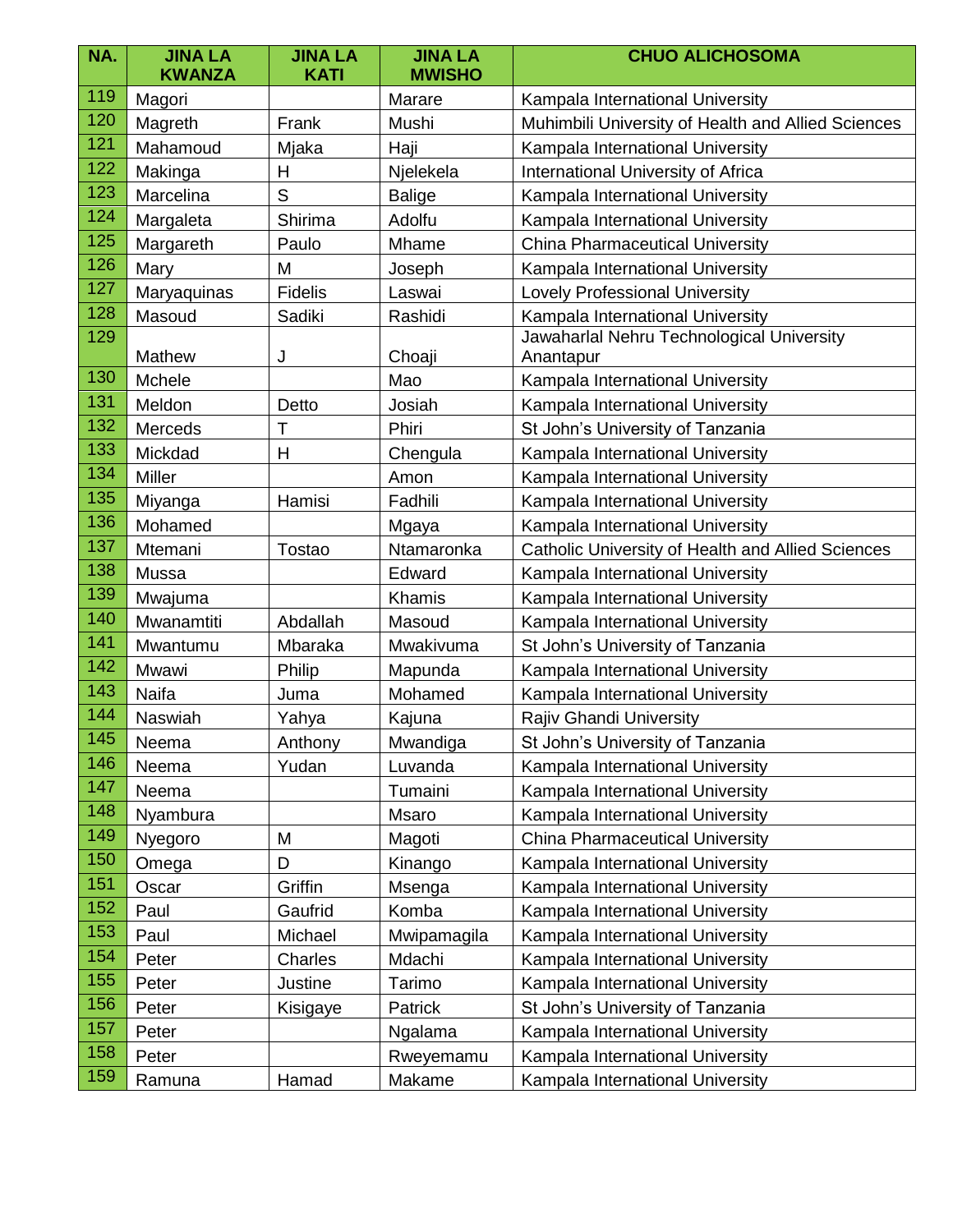| NA. | <b>JINA LA</b><br><b>KWANZA</b> | <b>JINA LA</b><br><b>KATI</b> | <b>JINA LA</b><br><b>MWISHO</b> | <b>CHUO ALICHOSOMA</b>                                           |  |
|-----|---------------------------------|-------------------------------|---------------------------------|------------------------------------------------------------------|--|
| 160 | Range                           | Gibore                        | Nyambega                        | Lovely Professional University, Punjab.                          |  |
| 161 | Rashid                          | M                             | Rashid                          | Kampala International University                                 |  |
| 162 | Raya                            | Kh                            | Ali                             | St John's University of Tanzania                                 |  |
| 163 | Rehema                          | Simon                         | Megiroo                         | Kampala International University                                 |  |
| 164 | Rhobi                           |                               | Paul                            | Kampala International University                                 |  |
| 165 | Richard                         |                               | Amos                            | Kampala International University                                 |  |
| 166 | Richard                         |                               | Kamata                          | Kampala International University                                 |  |
| 167 | Richard                         |                               | Mongo                           | Kampala International University                                 |  |
| 168 | Richard                         |                               | Robert                          | Kampala International University                                 |  |
| 169 | Rogers                          |                               | Amede                           | St John's University of Tanzania                                 |  |
| 170 | Rozina                          | $\mathsf{P}$                  | Malamsha                        | Catholic University of Health and Allied Sciences                |  |
| 171 | Saad                            | $\mathsf{S}$                  | Ngonwe                          | Muhimbili University of Health and Allied Sciences               |  |
| 172 | Sadat                           |                               | Chegeka                         | Rajiv Gandhi University of Health and Allied<br><b>Sciencies</b> |  |
| 173 | Samson                          | Costantine                    | Mmasi                           | Muhimbili University of Health and Allied Sciences               |  |
| 174 | Sandrah                         |                               | Semboni                         | Kampala International University                                 |  |
| 175 | Sephu                           | Nassoro                       | Omari                           | St John's University of Tanzania                                 |  |
| 176 | Sila                            | Tanda                         | <b>Boniface</b>                 | Kampala International University                                 |  |
| 177 | Simon                           | R                             | <b>Mathias</b>                  | St John's University of Tanzania                                 |  |
| 178 | <b>Sixberth</b>                 |                               | <b>Bugeraha</b>                 | Kampala International University                                 |  |
| 179 | Sotel                           | Musa                          | Mhagama                         | Kampala International University                                 |  |
| 180 | Stephano                        |                               | Makebu                          | Kampala International University                                 |  |
| 181 | Stephen                         | Charles                       | Lutego                          | Kampala International University                                 |  |
| 182 | Steven                          | J                             | Siwingwa                        | Kampala International University                                 |  |
| 183 | <b>Steven</b>                   | John                          | Felician                        | Kampala International University                                 |  |
| 184 | Thomas                          | Mugoro                        | Chacha                          | Kampala International University                                 |  |
| 185 | <b>Tiberias</b>                 |                               | Paul                            | Catholic University of Health and Allied Sciences                |  |
| 186 | Tumaini                         |                               | Jacob                           | Kampala International University                                 |  |
| 187 | Tume                            |                               | Semhomba                        | Kampala International University                                 |  |
| 188 | Twahibu                         |                               | Selemani                        | St John's University of Tanzania                                 |  |
| 189 | Verdiana                        | S                             | Kavishe                         | St John's University of Tanzania                                 |  |
| 190 | Vicent                          | Jastini                       | Macha                           | Kampala International University                                 |  |
| 191 | Wilson                          |                               | Ngowi                           | Kampala International University                                 |  |
| 192 | Witness                         |                               | Kasaini                         | St John's University of Tanzania                                 |  |
| 193 | Yasmin                          |                               | Mohamed                         | Kampala International University                                 |  |
| 194 | Yona                            | J                             | Mtunda                          | Jiangsu University                                               |  |
| 195 | Yuda                            |                               | <b>Nkilila</b>                  | Catholic University of Health and Allied Sciences                |  |
| 196 | Yustina                         | F                             | Musyola                         | Kampala International University                                 |  |
| 197 | Zaid                            |                               | Maruzuku                        | St John's University of Tanzania                                 |  |
| 198 | Zainab                          |                               | Issa                            | Kampala International University                                 |  |
| 199 | Zaomba                          |                               | Hussein                         | Catholic University of Health and Allied Sciences                |  |
| 200 | Zawadi                          | Ramadhan                      | Seif                            | Muhimbili University of Health and Allied Sciences               |  |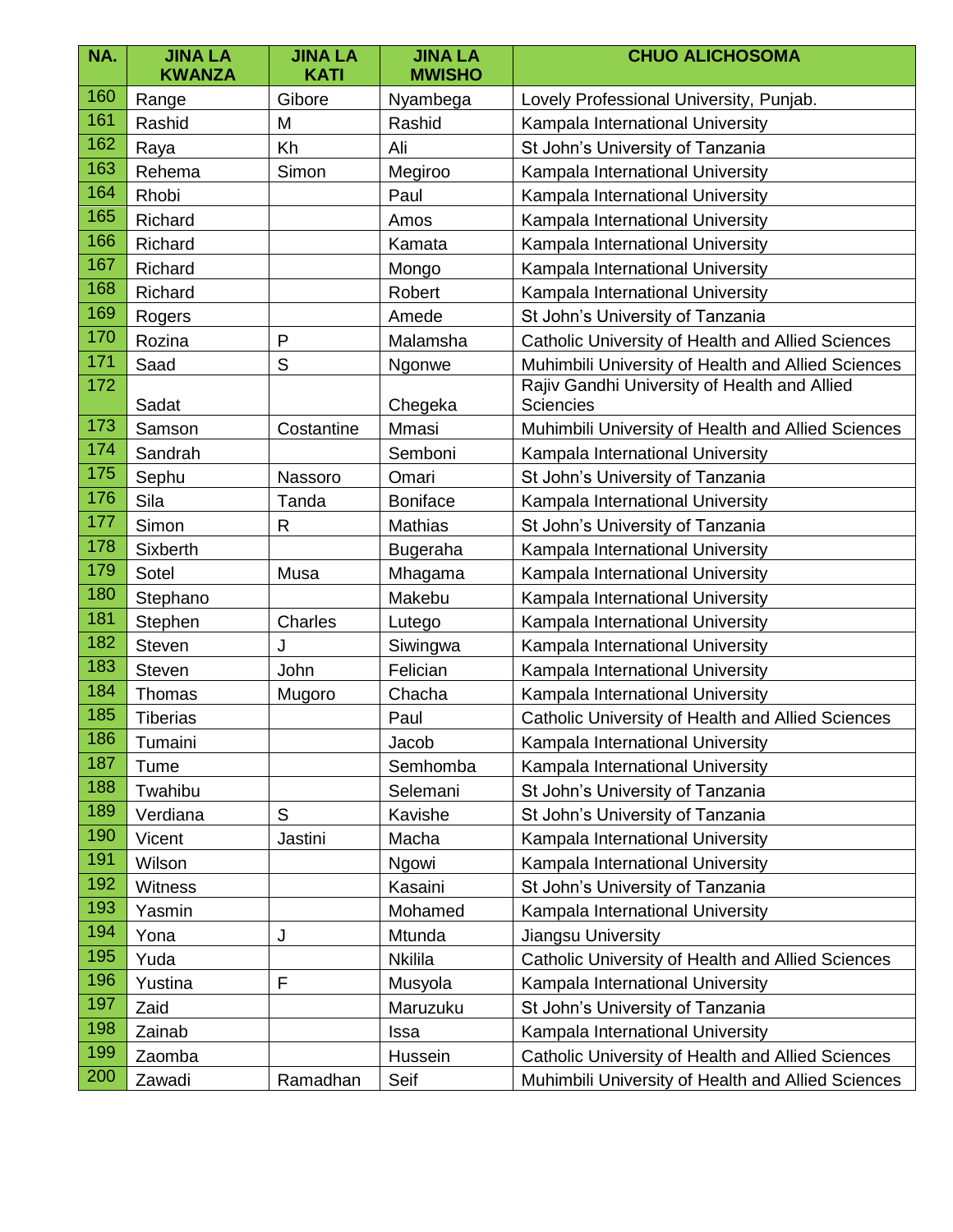| NA.              | <b>JINA LA</b><br><b>KWANZA</b> | <b>JINA LA</b><br><b>KATI</b> | <b>JINA LA</b><br><b>MWISHO</b> | <b>CHUO ALICHOSOMA</b>                                                 |  |
|------------------|---------------------------------|-------------------------------|---------------------------------|------------------------------------------------------------------------|--|
| $\mathbf{1}$     | Abdallah                        | M                             | Msanga                          | Kampala International University                                       |  |
| $\mathbf{2}$     | Abissina                        | A                             | Mtemi                           | <b>Ruaha Catholic University</b>                                       |  |
| $\overline{3}$   | Adella                          | A                             | <b>Balala</b>                   | St John's University of Tanzania                                       |  |
| $\overline{4}$   | Agnes                           | J                             | Baraja                          | Kigamboni City College of Health and Allied<br><b>Sciences</b>         |  |
| $\sqrt{5}$       | Agnes                           | M                             | Kalage                          | Kilimanjaro School of Pharmacy                                         |  |
| $\overline{6}$   | Agnes                           |                               | Ginila                          | Kigamboni City College of Health and Allied<br><b>Sciences</b>         |  |
| $\overline{7}$   | Agness                          | M                             | Kabika                          | Royal Training Institute                                               |  |
| $\bf 8$          | Agness                          |                               | Makolobela                      | Decca College of Health and Allied Sciences                            |  |
| $\boldsymbol{9}$ | Aisha                           | Juma                          | Suru                            | Paradigm Institute College                                             |  |
| 10               | Alhairati                       | Awadhi                        | Athumani                        | Paradigm Institute College                                             |  |
| 11               | Ali                             | Said                          | Mjaka                           | School of Health and Science- Zanzibar                                 |  |
| 12               | Amina                           | <b>Bashiru</b>                | Rambo                           | Paradigm Institute College                                             |  |
| 13               | Amina                           |                               | Abdi                            | Paradigm Institute College                                             |  |
| 14               | Angel                           | Richard                       | Moshy                           | Kampala International University                                       |  |
| 15               | Anna                            | Augustin                      | Kiwale                          | Tandabui Institute of Health Science and Technology                    |  |
| 16               | Asha                            | Athumani                      | Mtinyungu                       | St. Joseph College of Health and Allied Sciences                       |  |
| 17               | <b>Basilisa</b>                 | <b>Moses</b>                  | Michael                         | <b>Ruaha Catholic University</b>                                       |  |
| 18               | Bernadetha                      | Gaudence                      | Wililo                          | Paradigm Institute College                                             |  |
| 19               | <b>Boaz</b>                     | <b>Beza</b>                   | Manyama                         | City College of Health and Allied Sciences                             |  |
| 20               | <b>Brandon</b>                  | А.                            | Mkungi                          | City College of Health and Allied Sciences                             |  |
| 21               | Chrispin                        | Eulogy                        | Temba                           | Kigamboni City College of Health and Allied<br><b>Sciences</b>         |  |
| 22               | Clara                           | Moses                         | Kapinye                         | St. Francis University College of Health and Allied<br><b>Sciences</b> |  |
| 23               | Daniel                          | <b>Steven</b>                 | Ndelwa                          | Ruaha Catholic University                                              |  |
| 24               | Daniel                          |                               | Shadrack                        | St. Joseph College of Health and Allied Sciences                       |  |
| 25               | Dawa                            |                               | Mussa                           | City College of Health and Allied Sciences                             |  |
| 26               | Dora                            | Estomihi                      | Minja                           | St John's University of Tanzania                                       |  |
| 27               | Dorcas                          | Daniel                        | Mtulo                           | City College of Health and Allied Sciences                             |  |
| 28               |                                 |                               |                                 |                                                                        |  |
|                  | Dorice                          | Dickson                       | <b>Bihemo</b>                   | Ruaha Catholic University                                              |  |
| 29               | Doroth                          |                               | Jephta                          | The University of Dodoma                                               |  |
| 30               | Ebenezer                        | William                       | Kingazi                         | Ruaha Catholic University                                              |  |
| 31               |                                 |                               |                                 |                                                                        |  |
|                  | Elimringi                       |                               | Macha                           | The University of Dodoma                                               |  |
| 32               | Emanuel                         | Frank                         | Kitunda                         | City College of Health and Allied Sciences                             |  |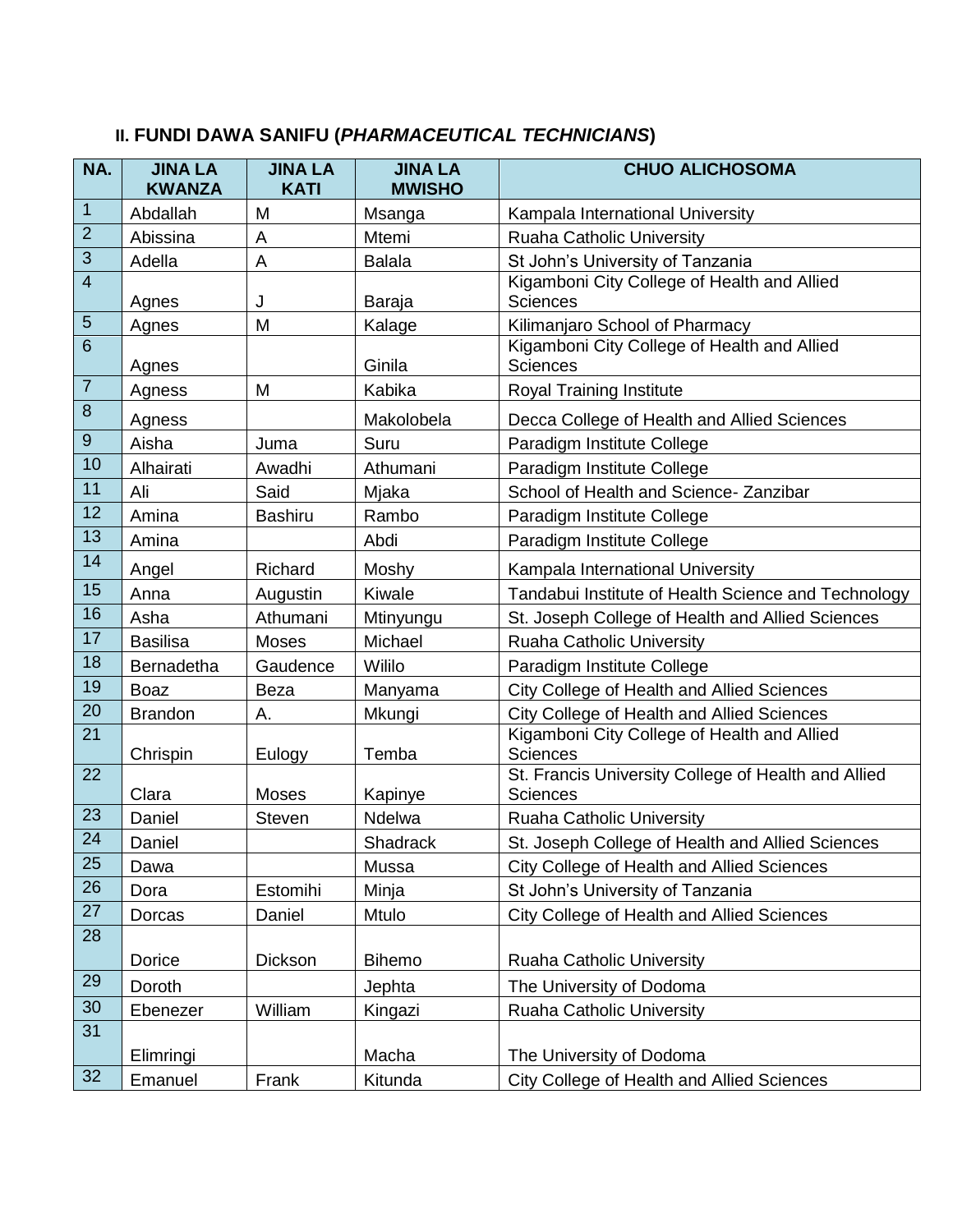| NA. | <b>JINA LA</b><br><b>KWANZA</b> | <b>JINA LA</b><br><b>KATI</b> | <b>JINA LA</b><br><b>MWISHO</b> | <b>CHUO ALICHOSOMA</b>                                                 |  |
|-----|---------------------------------|-------------------------------|---------------------------------|------------------------------------------------------------------------|--|
| 33  | Emanuel                         | Guntram                       | Lyowo                           | St. Francis University College of Health and Allied<br><b>Sciences</b> |  |
| 34  | Emanuel                         | P                             | Masamaki                        | Kigamboni City College of Health and Allied<br><b>Sciences</b>         |  |
| 35  | Emmanuel                        | M                             | <b>Boaz</b>                     | Royal Training Institute                                               |  |
| 36  | Emmanuel                        | Samson                        | Heguye                          | Paradigm Institute College                                             |  |
| 37  | Ester                           | Edward                        | Mollel                          | <b>Royal Training Institute</b>                                        |  |
| 38  | Fatma                           |                               | Yahya                           | <b>Ruaha Catholic University</b>                                       |  |
| 39  | Francisco                       |                               | Chacha                          | Kilimanjaro School of Pharmacy                                         |  |
| 40  | Fredy                           | Fadhili                       | Mkeni                           | City College of Health and Allied Sciences                             |  |
| 41  | Geofrey                         | Lucas                         | Kapwa                           | Muhimbili University of Health and Allied Sciences                     |  |
| 42  | Glory                           | Daniel                        | Nilila                          | Kampala International University                                       |  |
| 43  | Haji                            | Mohamed                       | Yasini                          | Kampala International University                                       |  |
| 44  | Happiness                       |                               | Edward                          | The University of Dodoma                                               |  |
| 45  | Hawa                            | A                             | Saidi                           | <b>Ruaha Catholic University</b>                                       |  |
| 46  | Henry                           | Chikoka                       | John                            | Paradigm Institute College                                             |  |
| 47  | Henry                           |                               | Mwampuga                        | <b>Ruaha Catholic University</b>                                       |  |
| 48  | Heri                            | ${\sf N}$                     | Mauki                           | Muhimbili University of Health and Allied Sciences                     |  |
| 49  | Herieth                         | J                             | Matayo                          | City College of Health and Allied Sciences                             |  |
| 50  | Hertha                          | Zebedayo                      | Kingu                           | Kampala International University                                       |  |
| 51  | Honolina                        |                               | Kamugisha                       | City College of Health and Allied Sciences                             |  |
| 52  | Ichikael                        | Godfrey                       | Mboya                           | Kampala International University                                       |  |
| 53  | <b>Ihare</b>                    |                               | Juma                            | St John's University of Tanzania                                       |  |
| 54  | Jabiri                          |                               | Kilongola                       | Paradigm Institute College                                             |  |
| 55  | <b>Jackline</b>                 | <b>Bullaya</b>                | Pascal                          | The University of Dodoma                                               |  |
| 56  | Jackson                         |                               | Aloyce                          | City College of Health and Allied Sciences                             |  |
| 57  | Japhet                          |                               | Julius                          | Ruaha Catholic University                                              |  |
| 58  | Joseph                          | Damas                         | Mgumba                          | Ruaha Catholic University                                              |  |
| 59  | Joseph                          | J                             | Mallya                          | Paradigm Institute College                                             |  |
| 60  | Josephine                       | Edward                        | Shabani                         | Kampala International University                                       |  |
| 61  | Judith                          | Michael                       | Kasudi                          | <b>Ruaha Catholic University</b>                                       |  |
| 62  | Julius                          | P                             | Mwacha                          | The University of Dodoma                                               |  |
| 63  | Karl                            | Marx                          | Mwinyi                          | The University of Dodoma                                               |  |
| 64  | Kenedy                          | John                          | Charles                         | <b>Ruaha Catholic University</b>                                       |  |
| 65  | Khadija                         | Twaha                         | Shabani                         | Kampala International University                                       |  |
| 66  | Khairat                         | Ismail                        | Khaify                          | Kigamboni City College of Health and Allied<br><b>Sciences</b>         |  |
| 67  | Khalid                          | Κ                             | Juma                            | City College of Health and Allied Sciences                             |  |
| 68  | Laasia                          |                               | Salum                           | <b>Ruaha Catholic University</b>                                       |  |
| 69  | Leonard                         | $\mathsf{P}$                  | Masanja                         | Royal Training Institute                                               |  |
| 70  | Lightness                       |                               | Jonathan                        | Paradigm Institute College                                             |  |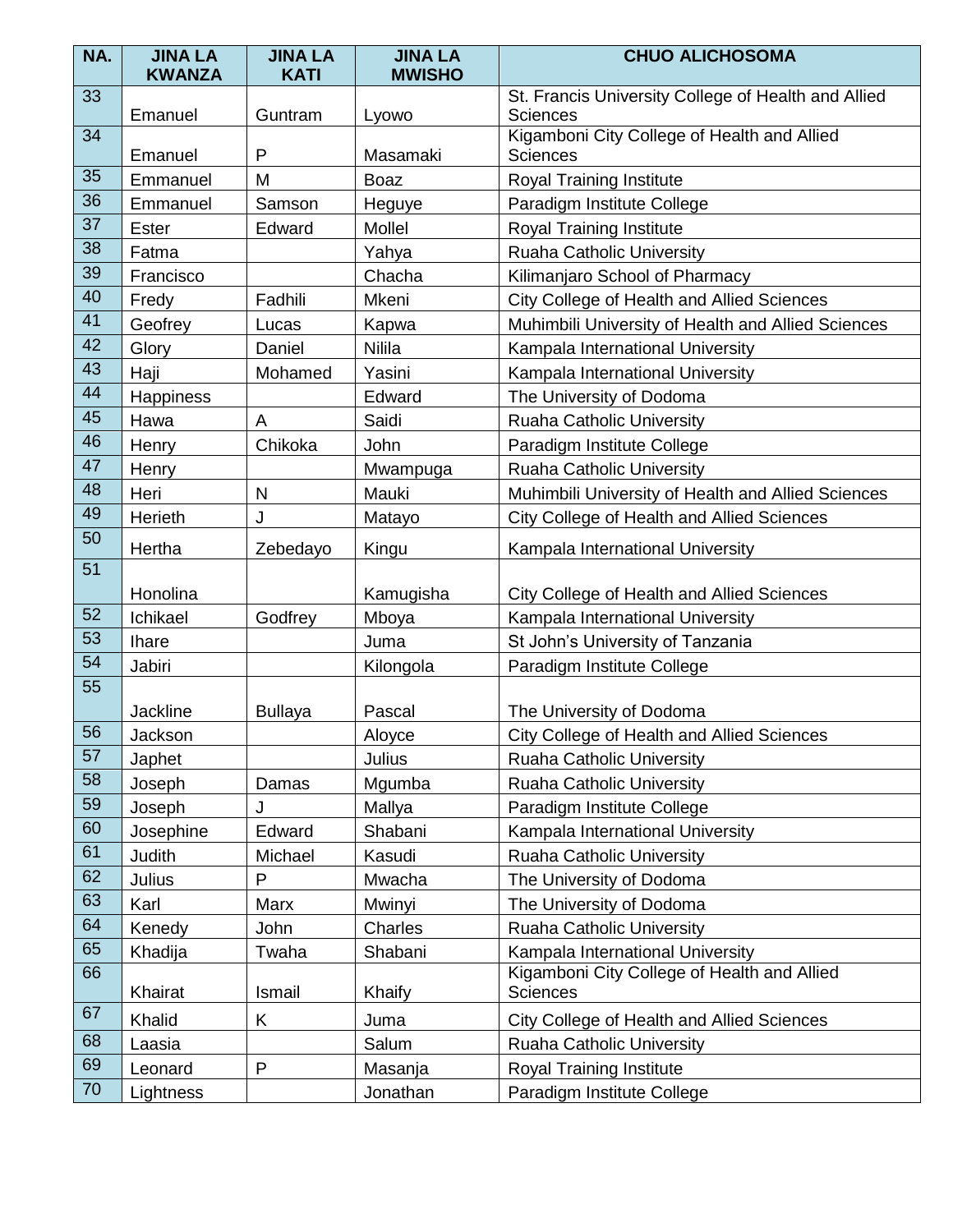| NA.             | <b>JINA LA</b><br><b>KWANZA</b> | <b>JINA LA</b><br><b>KATI</b> | <b>JINA LA</b><br><b>MWISHO</b> | <b>CHUO ALICHOSOMA</b>                                         |
|-----------------|---------------------------------|-------------------------------|---------------------------------|----------------------------------------------------------------|
| 71              | Lilian                          |                               | Mbwafu                          | <b>Ruaha Catholic University</b>                               |
| 72              | Linda                           |                               | Johnson                         | The University of Dodoma                                       |
| 73              | Lucas                           |                               | Paul                            | City College of Health and Allied Sciences                     |
| 74              | Mandwa                          |                               | Yasini                          | City College of Health and Allied Sciences                     |
| 75              | Marry                           | Oscar                         | Mgina                           | Kigamboni City College of Health and Allied<br><b>Sciences</b> |
| 76              | Mary                            | Zephania                      | Nyambele                        | Kilimanjaro School of Pharmacy                                 |
| 77              | <b>Miches</b>                   | S                             | Gidyai                          | Kigamboni City College of Health and Allied<br><b>Sciences</b> |
| 78              | Mohamed                         | T                             | Katulla                         | Ruaha Catholic University                                      |
| 79              | Monica                          | Peter                         | Emanuel                         | Paradigm Institute College                                     |
| 80              | Moshi                           | Adam                          | Lyasuka                         | St. Joseph College of Health and Allied Sciences               |
| 81              | <b>Mudrik</b>                   | Ali                           | Vuai                            | Kigamboni City College of Health and Allied<br><b>Sciences</b> |
| 82              | Musa                            | $\mathsf{R}$                  | Mweta                           | Kahama College of Health Sciences                              |
| 83              | Mussa                           |                               | Matimbwi                        | <b>Royal Training Institute</b>                                |
| 84              | Mwanahamisi                     | Nasoro                        | Saidi                           | City College of Health and Allied Sciences-Dodoma              |
| 85              | Mwanahawa                       |                               | Ally                            | Royal Training Institute                                       |
| 86              | Mwanaid                         | Ali                           | Moh'd                           | <b>Royal Training Institute</b>                                |
| 87              | Mwanaid                         | Shaweji                       | Yusuf                           | Kilimanjaro School of Pharmacy                                 |
| 88              | Mwanaisha                       |                               | Makwila                         | Royal Training Institute                                       |
| 89              | Mwesigwa                        |                               | Kabile                          | The University of Dodoma                                       |
| 90              | <b>Nasiri</b>                   | Y                             | Atanasi                         | Paradigm Institute College                                     |
| 91              | Neema                           | Calistus                      | Maombo                          | City College of Health and Allied Sciences                     |
| 92              | Nickson                         |                               | Obadia                          | Paradigm Institute College                                     |
| 93              | Ninde                           | <b>Boniface</b>               | Liganga                         | Muhimbili University of Health and Allied Sciences             |
| 94              | Noel                            |                               | Mrimi                           | Paradigm Institute College                                     |
| $\overline{95}$ | Nolvetha                        | Humphrey                      | Kimath                          | St. Joseph College of Health and Allied Sciences               |
| 96              | Peridapaulina                   | Paulo                         | Malinga                         | <b>Ruaha Catholic University</b>                               |
| 97              | Peter                           | P                             | Chitalula                       | Kampala International University                               |
| 98              | Prisila                         | $\mathsf{S}$                  | Qwarsan                         | Paradigm Institute College                                     |
| 99              | Pude                            | <b>Ezekiel</b>                | Lwanzali                        | Paradigms College of Health Sciences                           |
| 100             | Rahma                           | Selemani                      | Khamis                          | Kigamboni City College of Health and Allied<br><b>Sciences</b> |
| 101             | Rebeka                          | M                             | Jacob                           | Paradigm Institute College                                     |
| 102             |                                 |                               |                                 |                                                                |
|                 | Rehema                          | Sifael                        | Nakomolwa                       | Paradigm Institute College                                     |
| 103             | Revelian                        |                               | Mwombeki                        | Muhimbili University of Health and Allied Sciences             |
| 104             | Rightness                       | <b>Titho</b>                  | Mwogofi                         | Ruaha Catholic University                                      |
| 105             | Robert                          | Daniel                        | Malendeja                       | Kigamboni City College of Health and Allied<br><b>Sciences</b> |
| 106             | Sabinus                         | Wailes                        | Kapinga                         | <b>Royal Training Institute</b>                                |
| 107             | Salma                           | J                             | Selemani                        | St. Joseph College of Health and Allied Sciences               |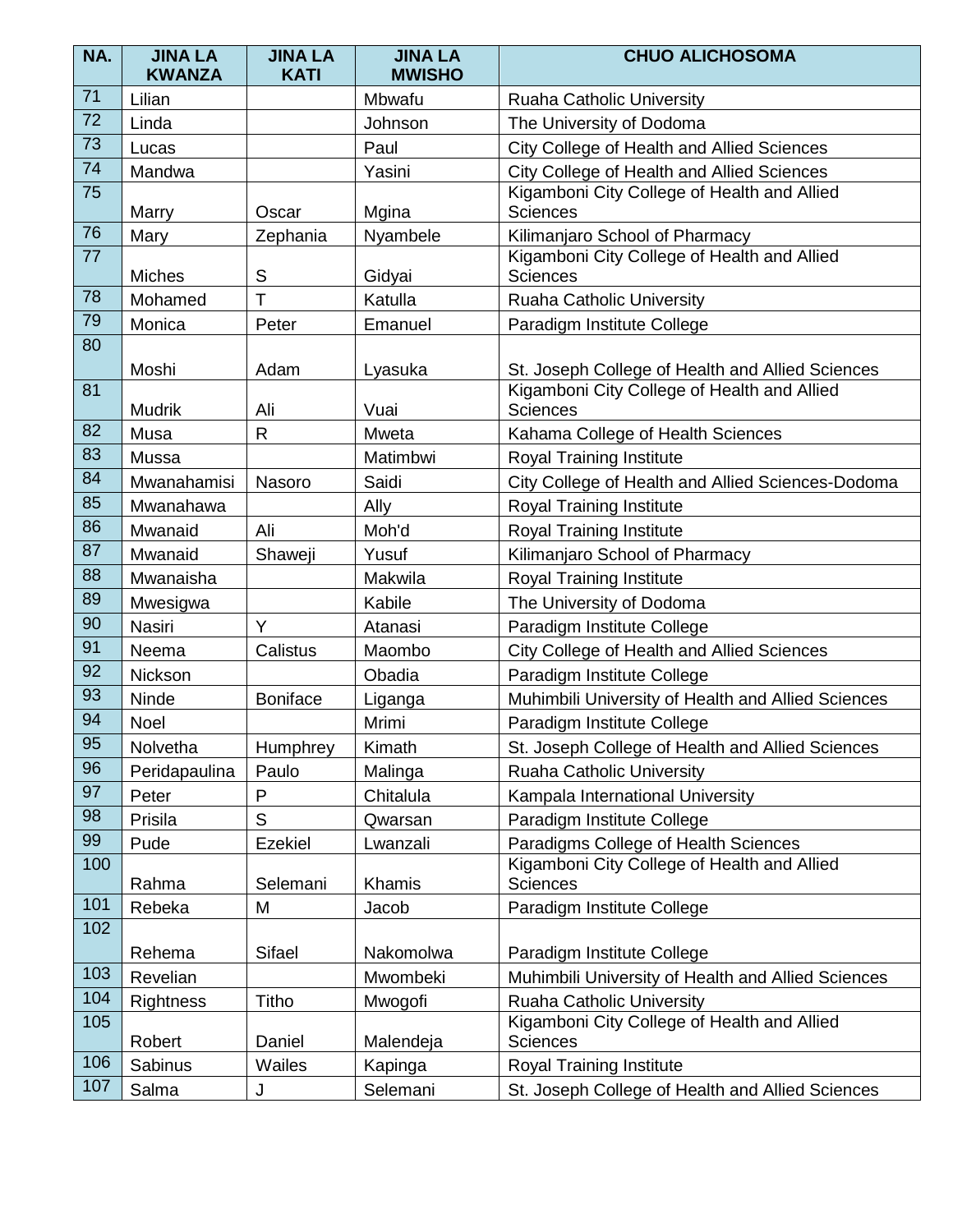| NA. | <b>JINA LA</b><br><b>KWANZA</b> | <b>JINA LA</b><br><b>KATI</b> | <b>JINA LA</b><br><b>MWISHO</b> | <b>CHUO ALICHOSOMA</b>                                                 |
|-----|---------------------------------|-------------------------------|---------------------------------|------------------------------------------------------------------------|
| 108 | Salu                            | Charles                       | Shimba                          | Ruaha Catholic University                                              |
| 109 | Severine                        | M                             | Simon                           | Royal Training Institute                                               |
| 110 | Sharifa                         | Hamisi                        | Kilanga                         | Paradigm Institute College                                             |
| 111 | Stephan                         | Assenga                       | John                            | St. Francis University College of Health and Allied<br><b>Sciences</b> |
| 112 | Swalhat                         | Ally                          | Yusufu                          | Kampala International University                                       |
| 113 | Tatu                            | A                             | Litanda                         | Ruaha Catholic University                                              |
| 114 | Tereza                          | M                             | <b>Benson</b>                   | Kilimanjaro School of Pharmacy                                         |
| 115 | Theresia                        | M                             | Msoffe                          | <b>Ruaha Catholic University</b>                                       |
| 116 | Tito                            | Adelhelm                      | Mgimba                          | Paradigm Institute College                                             |
| 117 | Vaileth                         |                               | <b>Nkata</b>                    | Paradigm Institute College                                             |
| 118 | Valentine                       | Kanyasu                       | Robert                          | Muhimbili University of Health and Allied Sciences                     |
| 119 | Winifrida                       | S                             | Kanyika                         | Ruaha Catholic University                                              |
| 120 | Yohana                          | A                             | Kirodi                          | Ruaha Catholic University                                              |
| 121 | Yusuph                          | <b>Malick</b>                 | Masawe                          | St. Joseph College of Health and Allied Sciences                       |
| 122 | Zabron                          | S                             | <b>Nestory</b>                  | Kigamboni City College of Health and Allied<br><b>Sciences</b>         |
| 123 | Zulekha                         | F                             | Jumbe                           | State University of Zanzibar                                           |
| 124 | Zulpha                          | Y                             | Bakari                          | Kampala International University                                       |

# **I. FUNDI DAWA WASAIDIZI (***PHARMACEUTICAL ASSISTANTS***)**

| NA.            | <b>JINA LA</b><br><b>KWANZA</b> | <b>JINA LA</b><br><b>KATI</b> | <b>JINA LA</b><br><b>MWISHO</b> | <b>CHUO ALICHOSOMA</b>                                         |
|----------------|---------------------------------|-------------------------------|---------------------------------|----------------------------------------------------------------|
| $\overline{1}$ |                                 |                               |                                 | Tandabui Institute of Health Science and                       |
|                | Agnetha                         | <b>Rutahiwa</b>               | Mtungi                          | Technology                                                     |
| $\overline{2}$ | Emanuely                        | Yonah                         | Missanga                        | Kigamboni City College of Health and Allied<br><b>Sciences</b> |
| 3              | Ismaili                         | M                             | Mbwambo                         | <b>Excellent College of Health and Allied Sciences</b>         |
| $\overline{4}$ | Jackson                         | B                             | Mkonda                          | Kampala International University                               |
| 5              | Janeth                          |                               | Mnzava                          | Paradigm Institute College                                     |
| $6\,$          | Jeni                            |                               | Thomas                          | Paradigm Institute College                                     |
| $\overline{7}$ | Joel                            | Peter                         | Chande                          | <b>Mgao Health Training Institute</b>                          |
| 8              | Keta                            | D                             | Marekani                        | <b>Royal Training Institute</b>                                |
| 9              |                                 |                               |                                 | Kigamboni City College of Health and Allied                    |
|                | <b>Mkina</b>                    | John                          | Nhandi                          | <b>Sciences</b>                                                |
| 10             | Rose                            | Lucas                         | Donald                          | Mtwara College of Health and Allied Sciences                   |
| 11             | <b>Sakina</b>                   |                               | Hamis                           | <b>Royal Training Institute</b>                                |
| 12             | Valence                         | M                             | John                            | <b>Mgao Health Training Institute</b>                          |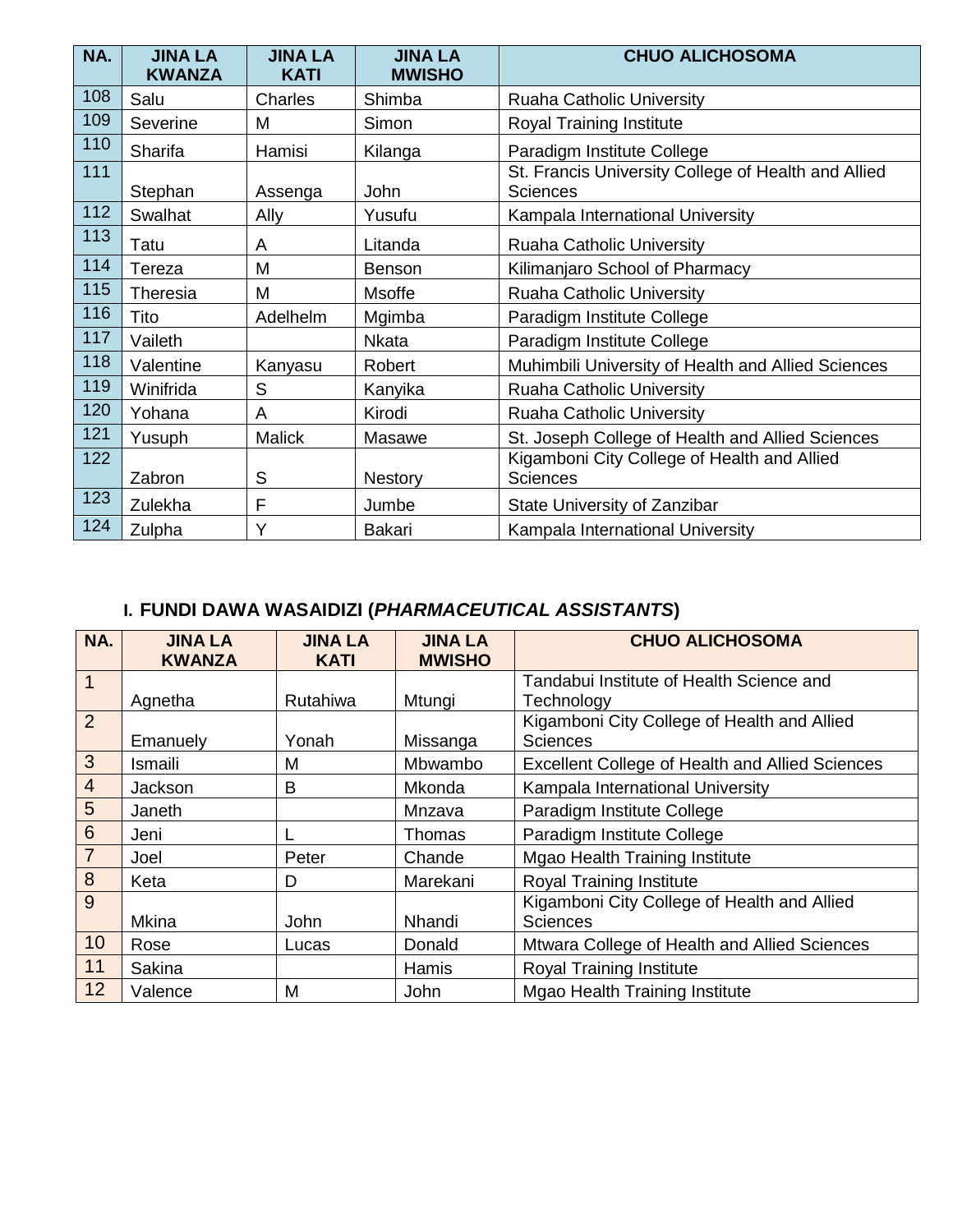## **II. WATOA DAWA (***PHARMACEUTICAL DISPENSERS***)**

| <b>NA</b> | JINA LA KWANZA   JINA LA KATI |        | <b>JINA LA</b><br><b>MWISHO</b> | <b>CHUO ALICHOSOMA</b>           |
|-----------|-------------------------------|--------|---------------------------------|----------------------------------|
|           | Hamida                        | Hamidu | Mlawa                           | St John's University of Tanzania |
|           | Irini                         | Emil   | Kessy                           | Kampala International University |
|           | Mokoro                        |        | Kuhema                          | <b>Royal Training Institute</b>  |

## **B: DODOMA: COLLEGE OF HEALTH SCIENCES, UNIVERSITY OF DODOMA VENUE: MLR1 AND MLR2**

### **I. WAFAMASIA (***PHARMACISTS***)**

| NA.            | <b>JINA LA</b><br><b>KWANZA</b> | <b>JINA LA KATI</b> | <b>JINA LA</b><br><b>MWISHO</b> | <b>CHUO ALICHOSOMA</b>                             |
|----------------|---------------------------------|---------------------|---------------------------------|----------------------------------------------------|
| $\overline{1}$ | Abel                            | Alphonce            | Ndoro                           | St John's University of Tanzania                   |
| $\overline{2}$ | Anita                           | Gebbiny             | Makundi                         | St John's University of Tanzania                   |
| 3              | Annette                         | A                   | Kalimba                         | St John's University of Tanzania                   |
| $\overline{4}$ | Asteria                         | <b>Nicholaus</b>    | Komba                           | St John's University of Tanzania                   |
| $\overline{5}$ | Casiana                         | Elenzian            | Ngonyani                        | Catholic University of Health and Allied Sciences  |
| $\overline{6}$ | Cosmas                          | W                   | Kayombo                         | Kampala International University                   |
| $\overline{7}$ | Dorinegrace                     | Joseph              | Mushi                           | St John's University of Tanzania                   |
| $\bf8$         | Dorothea                        | Smith               | Mrema                           | St John's University of Tanzania                   |
| $\overline{9}$ | Eldavis                         | Salvatory           | Elihuruma                       | Kampala International University                   |
| 10             | Emmanuel                        | Exaud               | Msambwa                         | St John's University of Tanzania                   |
| 11             | Emmanuel                        | S                   | Jidamila                        | St John's University of Tanzania                   |
| 12             | Erick                           | Andrea              | Kusenha                         | Muhimbili University of Health and Allied Sciences |
| 13             | <b>Ester</b>                    | $\mathsf{N}$        | Kaali                           | St John's University of Tanzania                   |
| 14             | Evance                          | ${\sf R}$           | Mariki                          | St John's University of Tanzania                   |
| 15             | Exsaveria                       | M                   | Stephano                        | Kampala International University                   |
| 16             | Farida                          |                     | Hamis                           | Kampala International University                   |
| 17             | Hilary                          | Atanasius           | Masoud                          | St John's University of Tanzania                   |
| 18             | Irene                           |                     | Joseph                          | St John's University of Tanzania                   |
| 19             | Jackson                         | J                   | Ruge                            | Catholic University of Health and Allied Sciences  |
| 20             | James                           | $\mathsf{R}$        | Jomanga                         | Muhimbili University of Health and Allied Sciences |
| 21             | Karoli                          |                     | Kahindi                         | St John's University of Tanzania                   |
| 22             | Kasian                          | Pius                | Kahulo                          | St John's University of Tanzania                   |
| 23             | Kisoli                          |                     | Joseph                          | St John's University of Tanzania                   |
| 24             | Lydia                           | Raymond             | Kiwone                          | St John's University of Tanzania                   |
| 25             | Mussa                           | M                   | Robert                          | St John's University of Tanzania                   |
| 26             | Nicholaus                       | Venance             | Sayenda                         | St John's University of Tanzania                   |
| 27             | Nyemo                           | Charles             | Nyambala                        | Kampala International University                   |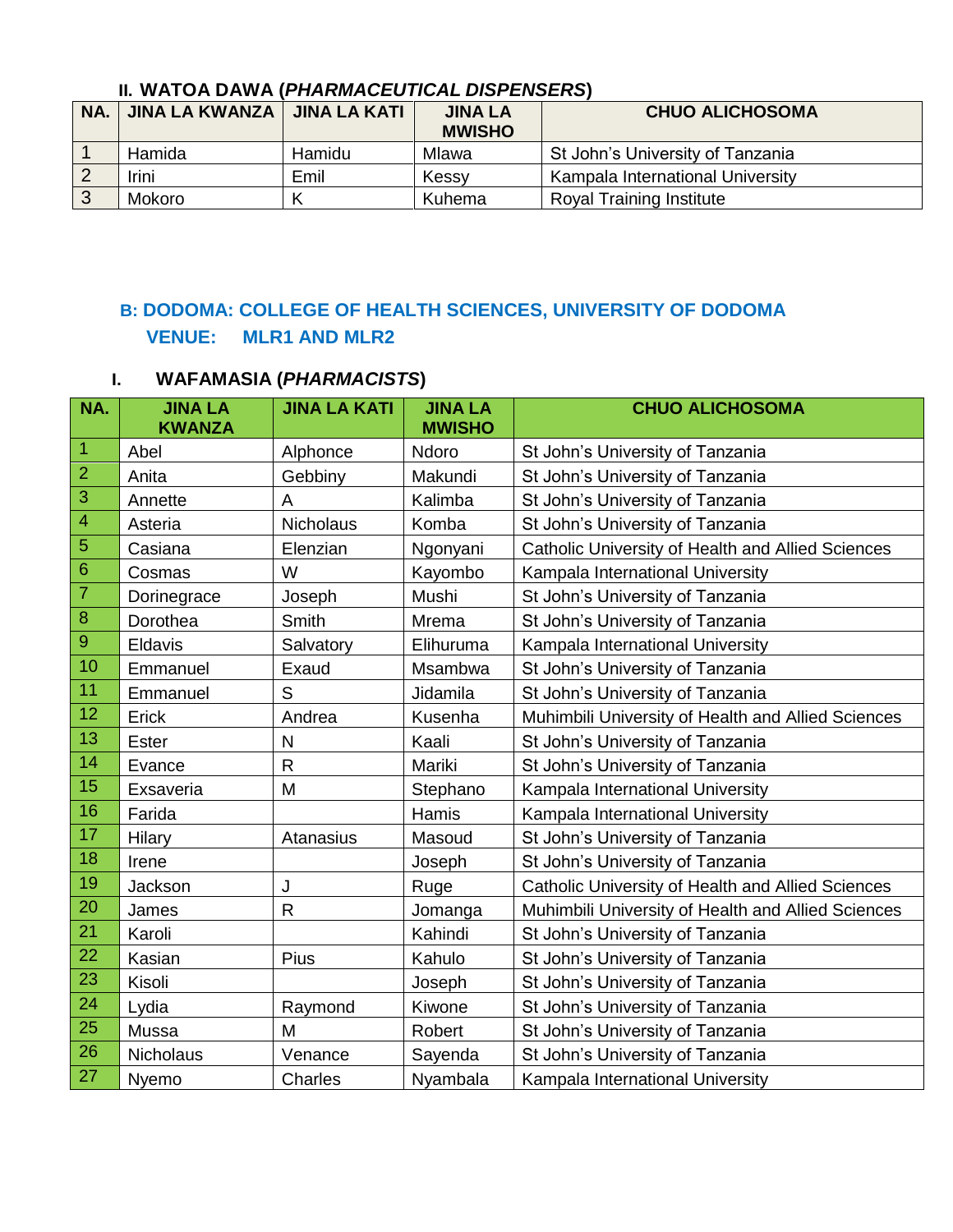| NA.             | <b>JINA LA</b><br><b>KWANZA</b> | <b>JINA LA KATI</b> | <b>JINA LA</b><br><b>MWISHO</b> | <b>CHUO ALICHOSOMA</b>           |
|-----------------|---------------------------------|---------------------|---------------------------------|----------------------------------|
| $\overline{28}$ | Perpetua                        |                     | Birusya                         | St John's University of Tanzania |
| $\overline{29}$ | Peter                           | M                   | Joseph                          | St John's University of Tanzania |
| 30              | Philipina                       | Geofrey             | Mchome                          | St John's University of Tanzania |
| 31              | Philipo                         | G                   | Augen                           | Kampala International University |
| $\overline{32}$ | Salama                          |                     | Mkangazi                        | St John's University of Tanzania |
| $\overline{33}$ | Sigfrid                         |                     | Mustapha                        | St John's University of Tanzania |
| 34              | Warda                           | Idd                 | Said                            | St John's University of Tanzania |
| 35              | Yusuph                          |                     | Yunusu                          | St John's University of Tanzania |

| NA.              | <b>JINA LA</b><br><b>KWANZA</b> | <b>JINA LA KATI</b> | <b>JINA LA</b><br><b>MWISHO</b> | <b>CHUO ALICHOSOMA</b>           |
|------------------|---------------------------------|---------------------|---------------------------------|----------------------------------|
| $\overline{1}$   | Abdallah                        | Hussein             | Msuya                           | The University of Dodoma         |
| $\overline{2}$   | Abubakar                        | Sulaiman            | Khalfan                         | The University of Dodoma         |
| $\mathfrak{S}$   | Adam                            | Gabriel             | Elias                           | St John's University of Tanzania |
| $\overline{4}$   | Agness                          | Prosper             | Orotha                          | The University of Dodoma         |
| $\overline{5}$   | Ahamadi                         |                     | Iddi                            | The University of Dodoma         |
| $\,6\,$          | Amani                           | D                   | Fungo                           | The University of Dodoma         |
| $\boldsymbol{7}$ | Ana                             | Boay                | Shauri                          | St John's University of Tanzania |
| $\, 8$           | Angel                           | William             | Mtui                            | St John's University of Tanzania |
| $\overline{9}$   | Annastazia                      | M                   | Emmanuel                        | The University of Dodoma         |
| 10               | <b>Beatrice</b>                 | William             | Julius                          | The University of Dodoma         |
| 11               | <b>Bernadetha</b>               |                     | Yonah                           | The University of Dodoma         |
| 12               | <b>Blandina</b>                 | Wilbrod             | Nyami                           | <b>Ruaha Catholic University</b> |
| 13               | Catherine                       | <b>Thadeus</b>      | Salvatory                       | The University of Dodoma         |
| 14               | Charity                         | Tano                | Ngaya                           | The University of Dodoma         |
| 15               | Daud                            |                     | <b>Dismas</b>                   | The University of Dodoma         |
| 16               | David                           | $\mathsf{S}$        | Shau                            | The University of Dodoma         |
| 17               | Deogratias                      |                     | Lufirisha                       | The University of Dodoma         |
| 18               | <b>Derick</b>                   | <b>Nicoloaus</b>    | Mwinuka                         | The University of Dodoma         |
| 19               | Edward                          | Alfred              | Peter                           | St John's University of Tanzania |
| 20               | Edward                          | S                   | Loilole                         | The University of Dodoma         |
| 21               | Eleuter                         | <b>Donatus</b>      | <b>Nziku</b>                    | The University of Dodoma         |
| 22               | Elica                           | Ngomale             | Mwalukasa                       | St John's University of Tanzania |
| 23               | Elizabeth                       | Ahia                | Ntamubano                       | The University of Dodoma         |
| 24               | Emanuel                         | C                   | Mbondo                          | The University of Dodoma         |
| 25               | Emanuel                         | Frank               | Silayo                          | The University of Dodoma         |
| 26               | Engetruda                       |                     | Mapunda                         | Paradigm Institute College       |
| 27               | Enock                           | <b>Dominick</b>     | Kitogwe                         | Ruaha Catholic University        |
| 28               | Ereswida                        | Thadei              | Moshy                           | The University of Dodoma         |
| 29               | Fannence                        | Frank               | Tambo                           | St John's University of Tanzania |
| 30               | Felister                        | M                   | Kivamba                         | St John's University of Tanzania |
| 31               | Gloria                          | Adolycome           | Msuya                           | The University of Dodoma         |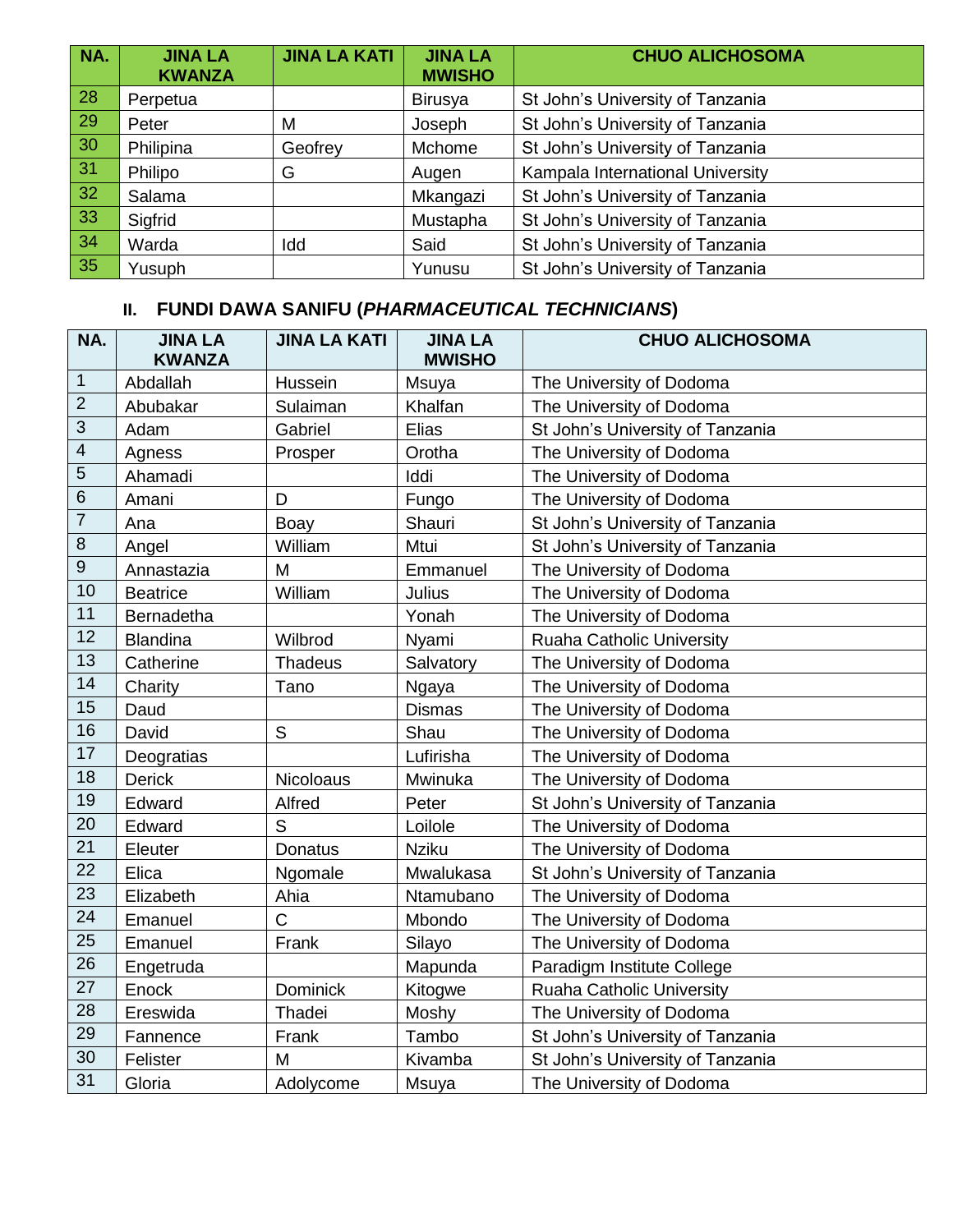| NA. | <b>JINA LA</b><br><b>KWANZA</b> | <b>JINA LA KATI</b> | <b>JINA LA</b><br><b>MWISHO</b> | <b>CHUO ALICHOSOMA</b>                             |
|-----|---------------------------------|---------------------|---------------------------------|----------------------------------------------------|
| 32  | Gloria                          | Eusebi              | Laizer                          | St John's University of Tanzania                   |
| 33  | Grace                           | Mpilimi             | Mkway                           | St John's University of Tanzania                   |
| 34  | Hafidhati                       | Abdul               | Kagyabukama                     | The University of Dodoma                           |
| 35  | Halima                          | Н                   | Malango                         | <b>Royal Training Institute</b>                    |
| 36  | Happiness                       | Kigukura            | Nicholaus                       | The University of Dodoma                           |
| 37  | Hassan                          |                     | Salumu                          | St John's University of Tanzania                   |
| 38  | Hongera                         | Jonas               | Mponda                          | The University of Dodoma                           |
| 39  | Hope                            |                     | <b>Nicholaus</b>                | St John's University of Tanzania                   |
| 40  | Imani                           | Mwangu              | Daniel                          | Decca College of Health and Allied Sciences        |
| 41  | Imelda                          | Criacus             | Msamba                          | Decca College of Health and Allied Sciences        |
| 42  | Isaya                           | J                   | Jumanne                         | The University of Dodoma                           |
| 43  | Janeth                          | Fedrick             | Mapunda                         | St John's University of Tanzania                   |
| 44  | Janeth                          |                     | George                          | St John's University of Tanzania                   |
| 45  | Joseph                          | Gaspar              | Mhini                           | The University of Dodoma                           |
| 46  | Joyce                           |                     | Malima                          | St John's University of Tanzania                   |
| 47  | Julius                          | Makore              | Mashaga                         | The University of Dodoma                           |
| 48  | Khahabi                         |                     | Victor                          | St John's University of Tanzania                   |
| 49  | Kihamba                         |                     | Peter                           | The University of Dodoma                           |
| 50  | Kunti                           | $\mathsf{H}$        | Kadangu                         | The University of Dodoma                           |
| 51  | Leonard                         |                     | Sungwa                          | St John's University of Tanzania                   |
| 52  | Lightness                       | $\mathsf{N}$        | Ngakonda                        | <b>Ruaha Catholic University</b>                   |
| 53  | Lulu                            | Martin              | Massimba                        | The University of Dodoma                           |
| 54  | Lusia                           | Mark                | Tesha                           | The University of Dodoma                           |
| 55  | Male                            | Gamaliel            | Monge                           | The University of Dodoma                           |
| 56  | Maria                           | Cresence            | Mloka                           | The University of Dodoma                           |
| 57  | Mariam                          | Oscar               | Mhongole                        | The University of Dodoma                           |
| 58  | Mariam                          |                     | Japhary                         | St John's University of Tanzania                   |
| 59  | Mark                            | Abedi               | Omary                           | Muhimbili University of Health and Allied Sciences |
| 60  | Mary                            | C                   | Nugu                            | The University of Dodoma                           |
| 61  | Mary                            | Plasdeus            | Mpeta                           | The University of Dodoma                           |
| 62  | Maryciana                       | Katemi              | Shadrack                        | The University of Dodoma                           |
| 63  | Miriam                          | Richard             | Sasi                            | The University of Dodoma                           |
| 64  | Monica                          |                     | Ruginama                        | St John's University of Tanzania                   |
| 65  | Mustapha                        | Hussein             | Hassan                          | St John's University of Tanzania                   |
| 66  | Mwanaidi                        | M                   | Matula                          | The University of Dodoma                           |
| 67  | Mwima                           | M                   | Jackson                         | The University of Dodoma                           |
| 68  | Nancy                           | <b>Nemess</b>       | Temba                           | Kampala International University                   |
| 69  | Nasra                           |                     | Shaban                          | The University of Dodoma                           |
| 70  | Ngeme                           |                     | Maduhu                          | The University of Dodoma                           |
| 71  | <b>Nzigo</b>                    | Κ                   | Kanani                          | Ruaha Catholic University                          |
| 72  | Paul                            | Lucas               | Kahamba                         | St John's University of Tanzania                   |
| 73  | Peter                           | Emmanuel            | Robert                          | St John's University of Tanzania                   |
| 74  | Peter                           | Nsemelwa            | Midello                         | The University of Dodoma                           |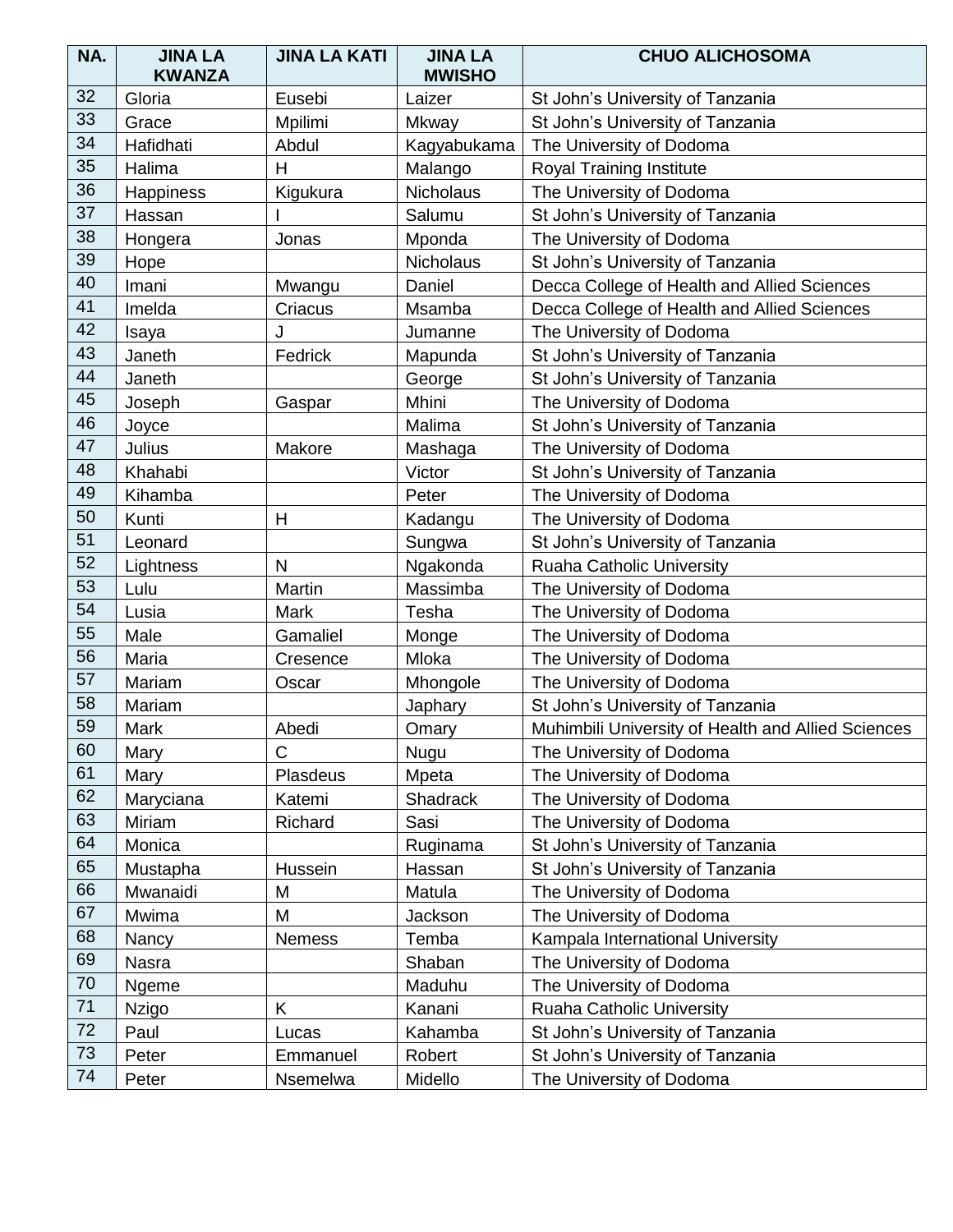| NA. | <b>JINA LA</b><br><b>KWANZA</b> | <b>JINA LA KATI</b> | <b>JINA LA</b><br><b>MWISHO</b> | <b>CHUO ALICHOSOMA</b>                           |
|-----|---------------------------------|---------------------|---------------------------------|--------------------------------------------------|
| 75  | Philomena                       | Prosper             | Malya                           | St John's University of Tanzania                 |
| 76  | Prizle                          | Rabiel              | Macha                           | The University of Dodoma                         |
| 77  | Proscovia                       | D                   | Peter                           | St John's University of Tanzania                 |
| 78  | Rahma                           | Ally                | Issa                            | St. Joseph College of Health and Allied Sciences |
| 79  | Ramadhani                       |                     | Selemani                        | Spring Institute of Business and Science         |
| 80  | Rashid                          | M                   | Sagatwa                         | St John's University of Tanzania                 |
| 81  | Richard                         | Samson              | Masolwa                         | St John's University of Tanzania                 |
| 82  | Sada                            | Mohammed            | Kissiwa                         | The University of Dodoma                         |
| 83  | Salma                           | Hamis               | Juma                            | The University of Dodoma                         |
| 84  | Sanura                          | Ali                 | Khamisi                         | The University of Dodoma                         |
| 85  | Sarah                           |                     | Lulambo                         | St John's University of Tanzania                 |
| 86  | Scholastica                     | Alberto             | Kimbali                         | The University of Dodoma                         |
| 87  | Shada                           | <b>Sales</b>        | Ibrahim                         | The University of Dodoma                         |
| 88  | Sospeter                        | Apolinary           | Ntahorusiga                     | The University of Dodoma                         |
| 89  | Stephano                        | Z                   | Mwaya                           | St John's University of Tanzania                 |
| 90  | Suzana                          | G                   | Kamala                          | The University of Dodoma                         |
| 91  | Tarsila                         | Adrofu              | Mwinuka                         | <b>Ruaha Catholic University</b>                 |
| 92  | Tumi                            | M                   | Michael                         | The University of Dodoma                         |
| 93  | Tyson                           | Okul                | Makupa                          | St John's University of Tanzania                 |
| 94  | Upendo                          | <b>Vitus</b>        | Kapinga                         | St John's University of Tanzania                 |
| 95  | Veronica                        | Julius              | Ndega                           | Decca College of Health and Allied Sciences      |
| 96  | Vicky                           | Regnald             | Mlay                            | St John's University of Tanzania                 |
| 97  | Victoria                        |                     | Charles                         | St John's University of Tanzania                 |
| 98  | Wilbaforce                      | W                   | <b>Baynit</b>                   | The University of Dodoma                         |
| 99  | Winifrida                       | $\overline{C}$      | Massawe                         | City College of Health and Allied Sciences       |
| 100 | Yusufu                          | Nusura              | Said                            | St John's University of Tanzania                 |
| 101 | Yusuph                          | A                   | Salumu                          | City College of Health and Allied Sciences       |
| 102 | Zahara                          |                     | Hamisi                          | St John's University of Tanzania                 |
| 103 | Zahran                          |                     | Abdulghafaru                    | The University of Dodoma                         |
| 104 | Zainab                          | Kassim              | Mwamgongo                       | The University of Dodoma                         |

## **III. FUNDI DAWA WASAIDIZI (***PHARMACEUTICAL ASSISTANTS***)**

| NA.             | <b>JINA LA</b><br><b>KWANZA</b> | <b>JINA LA KATI</b> | <b>JINA LA</b><br><b>MWISHO</b> | <b>CHUO ALICHOSOMA</b>                                 |
|-----------------|---------------------------------|---------------------|---------------------------------|--------------------------------------------------------|
|                 | Leila                           | Hamis               | Luga                            | Decca College of Health and Allied Sciences            |
| $\overline{2}$  | Manyama                         | Pyeno               | Maiga                           | Tandabui Institute of Health Science and<br>Technology |
| 3               | Maria                           | <b>Julius</b>       | Kingu                           | Decca College of Health and Allied Sciences            |
| $\overline{4}$  | Mariamu                         | J                   | Kibwana                         | Decca College of Health and Allied Sciences            |
| 5               | Vitalia                         | Amos                | Mligo                           | St John's University of Tanzania                       |
| $6\phantom{1}6$ | Yunge                           | M                   | <b>Bulugu</b>                   | Decca College of Health and Allied Sciences            |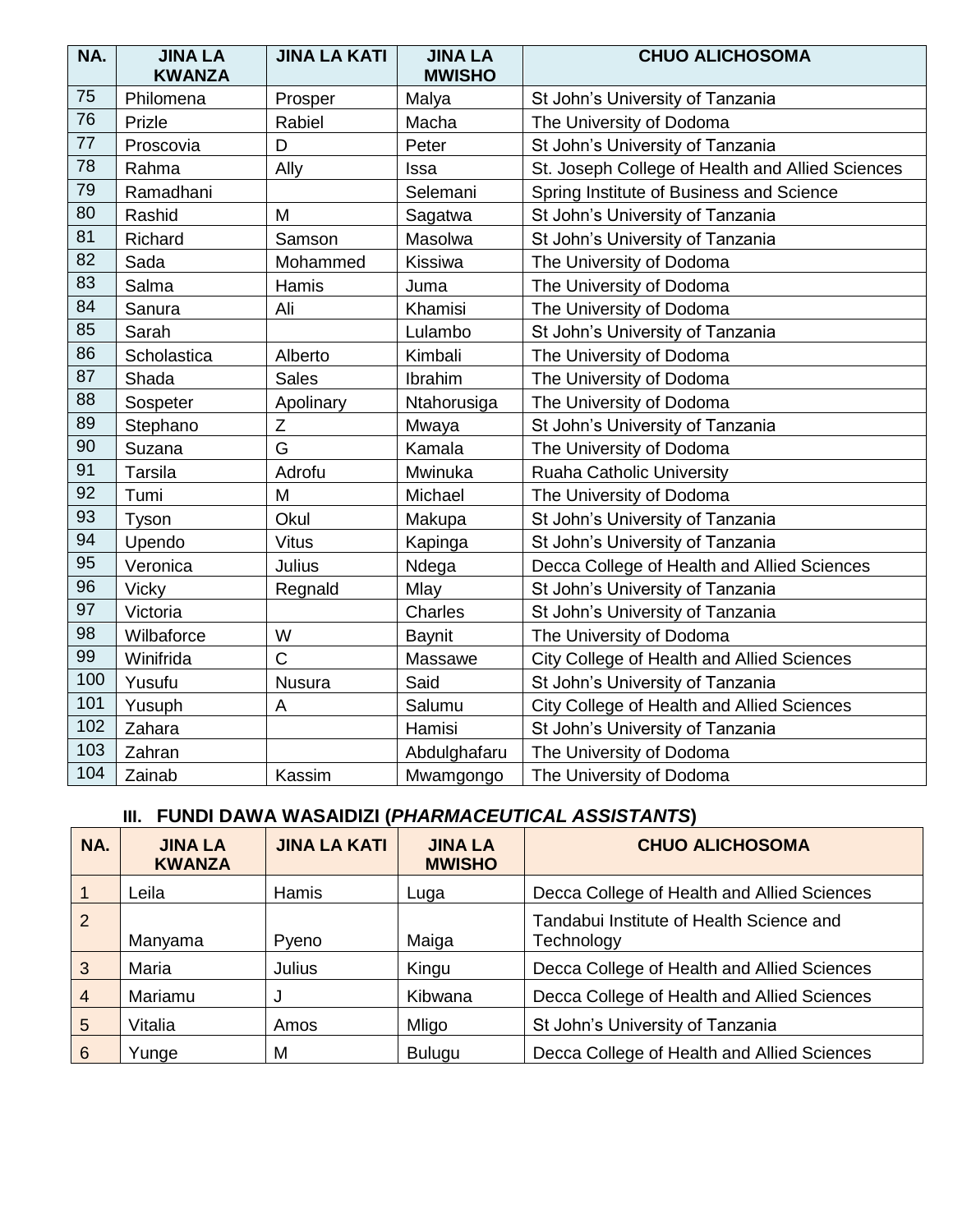## **IV. WATOA DAWA (***PHARMACEUTICAL DISPENSERS***)**

| NA.            | <b>JINA LA</b><br><b>KWANZA</b> | <b>JINA LA</b><br><b>KATI</b> | <b>JINA LA</b><br><b>MWISHO</b> | <b>CHUO ALICHOSOMA</b>            |  |
|----------------|---------------------------------|-------------------------------|---------------------------------|-----------------------------------|--|
|                | Fadhili                         | Richard                       | Mkanimkole                      | St John's University of Tanzania  |  |
| $\overline{2}$ | Hawa                            | Hamadi                        | Pawa                            | St John's University of Tanzania  |  |
| 3              | Rehema                          | Lukasho                       | Charles                         | St John's University of Tanzania  |  |
| $\overline{4}$ | Winifrida                       | R                             | Mria                            | St John's University of Tanzania  |  |
| 5              | Yohana                          | Erinest                       | Godwin                          | <b>Tabora Polytechnic College</b> |  |

## **C: MWANZA: BUGANDO TRAINING CENTRE, ZONAL HEALTH RESOURCES CENTRE VENUE: LECTURE HALL MD1**

|                | WAFAMASIA ( <i>PHARMACISTS</i> ) |                               |                                 |                                                          |  |
|----------------|----------------------------------|-------------------------------|---------------------------------|----------------------------------------------------------|--|
| NA.            | <b>JINA LA</b><br><b>KWANZA</b>  | <b>JINA LA</b><br><b>KATI</b> | <b>JINA LA</b><br><b>MWISHO</b> | <b>CHUO ALICHOSOMA</b>                                   |  |
| $\vert$ 1      | Agnes                            |                               | Elias                           | Kampala International University                         |  |
| $\overline{2}$ | Aristides                        |                               | Mushi                           | St John's University of Tanzania                         |  |
| $\overline{3}$ | Asia                             | Habibu                        | Abbas                           | Kampala International University                         |  |
| $\overline{4}$ | Balungi                          |                               | Kahwa                           | St John's University of Tanzania                         |  |
| $\sqrt{5}$     | Benson                           |                               | Katundu                         | St John's University of Tanzania                         |  |
| $\sqrt{6}$     | Boniphace                        | J                             | Minja                           | Catholic University of Health and Allied Sciences        |  |
| $\overline{7}$ | Catherine                        |                               | Deus                            | <b>Catholic University of Health and Allied Sciences</b> |  |
| $\, 8$         | Dawson                           |                               | Balyebonera                     | Catholic University of Health and Allied Sciences        |  |
| 9              | <b>Diley</b>                     |                               | Robert                          | Catholic University of Health and Allied Sciences        |  |
| 10             | Doma                             |                               | Joseph                          | Kampala International University                         |  |
| 11             | Elizabeth                        |                               | Ndozelo                         | St John's University of Tanzania                         |  |
| 12             | Elvira                           |                               | Masuka                          | Catholic University of Health and Allied Sciences        |  |
| 13             | Eunice                           |                               | Selemani                        | Kampala International University                         |  |
| 14             | Fadhili                          |                               | Shemnilu                        | Kampala International University                         |  |
| 15             | Faraji                           |                               | Omari                           | St John's University of Tanzania                         |  |
| 16             | Gijsberta                        | Damas                         | Jengo                           | St John's University of Tanzania                         |  |
| 17             | Grace                            | V                             | Mmakasa                         | St John's University of Tanzania                         |  |
| 18             | Hawa                             | A                             | Zuberi                          | Kampala International University                         |  |
| 19             | Invyolatha                       | A <sub>N</sub>                | Kimaro                          | St John's University of Tanzania                         |  |
| 20             | Jenipher                         | $\mathsf S$                   | Asenga                          | St John's University of Tanzania                         |  |
| 21             | Joseph                           | J                             | <b>Bukango</b>                  | Catholic University of Health and Allied Sciences        |  |
| 22             | Joyce                            |                               | Philip                          | St John's University of Tanzania                         |  |
| 23             | Letisia                          | <b>Bosco</b>                  | Ndunguru                        | Catholic University of Health and Allied Sciences        |  |
| 24             | Lydia                            | M                             | Arbogast                        | Catholic University of Health and Allied Sciences        |  |
| 25             | Mariam                           | GC                            | Simiyu                          | Catholic University of Health and Allied Sciences        |  |
| 26             | Nasra                            | Khalifa                       | Dossa                           | St John's University of Tanzania                         |  |

# **I. WAFAMASIA (***PHARMACISTS***)**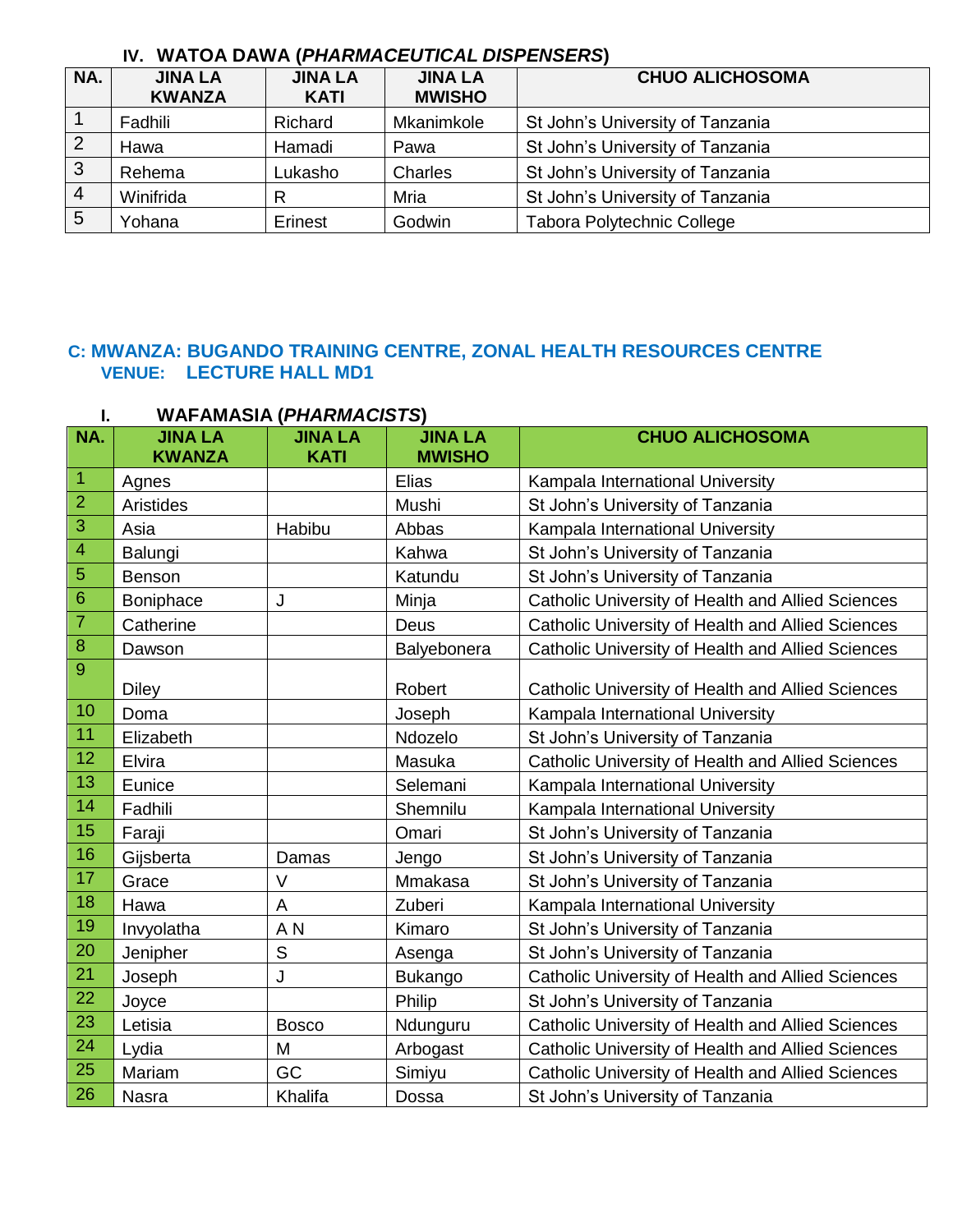| NA.             | <b>JINA LA</b><br><b>KWANZA</b> | <b>JINA LA</b><br><b>KATI</b> | <b>JINA LA</b><br><b>MWISHO</b> | <b>CHUO ALICHOSOMA</b>                                   |
|-----------------|---------------------------------|-------------------------------|---------------------------------|----------------------------------------------------------|
| $\overline{27}$ | Obedi                           |                               | Daniel                          | <b>Catholic University of Health and Allied Sciences</b> |
| 28              | Pasiano                         | Adriano                       | Kahere                          | St John's University of Tanzania                         |
| $\boxed{29}$    | <b>Respicius</b>                | M                             | <b>Bundala</b>                  | St John's University of Tanzania                         |
| 30 <sub>o</sub> | Sengiyumva                      |                               | William                         | Kampala International University                         |
| 31              | <b>Shida</b>                    |                               | Mashauri                        | Catholic University of Health and Allied Sciences        |
| 32              | Simon                           |                               | Ephraimu                        | Kampala International University                         |
| 33              | Tausi                           |                               | Sadick                          | <b>Catholic University of Health and Allied Sciences</b> |

| NA.                     | <b>JINA LA</b><br><b>KWANZA</b> | <b>JINA LA KATI</b> | <b>JINA LA</b><br><b>MWISHO</b> | <b>CHUO ALICHOSOMA</b>                              |
|-------------------------|---------------------------------|---------------------|---------------------------------|-----------------------------------------------------|
| $\overline{1}$          | Abdul-Aziz                      | K                   | Mwanaupanga                     | Catholic University of Health and Allied Sciences   |
| $\overline{2}$          | Adilia                          |                     | Cosmas                          | Royal Training Institute                            |
| 3                       | Aisha                           | <b>Bakwel</b>       | Salumu                          | <b>Ruaha Catholic University</b>                    |
| $\overline{\mathbf{4}}$ | Allen                           | J                   | Mbogo                           | Catholic University of Health and Allied Sciences   |
| 5                       | Aloyce                          |                     | Godfrey                         | Tandabui Institute of Health Science and Technology |
| $6\phantom{1}6$         | Andoto                          |                     | Orango                          | St John's University of Tanzania                    |
| $\overline{7}$          | Anjela                          | M                   | Vanginoti                       | Catholic University of Health and Allied Sciences   |
| $\overline{8}$          | Atugonza                        | Ildefonce           | <b>Bernard</b>                  | Tandabui Institute of Health Science and Technology |
| $\overline{9}$          | Augustino                       | A                   | Philipo                         | St John's University of Tanzania                    |
| 10                      | <b>Baraka</b>                   |                     | <b>Bwatwa</b>                   | Tandabui Institute of Health Science and Technology |
| 11                      | <b>Beatrice</b>                 | Frank               | Mushi                           | Catholic University of Health and Allied Sciences   |
| 12                      | <b>Brigita</b>                  | M                   | John                            | Catholic University of Health and Allied Sciences   |
| 13                      | Butawantemi                     |                     | Wayalla                         | Catholic University of Health and Allied Sciences   |
| 14                      | Catherine                       | Ryogo               | Zuberi                          | Ruaha Catholic University                           |
| 15                      | Christer                        |                     | Mujuni                          | Paradigm Institute College                          |
| 16                      | Claudia                         |                     | Patrick                         | Catholic University of Health and Allied Sciences   |
| 17                      | Daudi                           | Edwin               | Siyantemi                       | Catholic University of Health and Allied Sciences   |
| 18                      | David                           |                     | Godfrey                         | Catholic University of Health and Allied Sciences   |
| 19                      | Davis                           |                     | Benjamin                        | Catholic University of Health and Allied Sciences   |
| 20                      | Denice                          |                     | <b>Isack</b>                    | Catholic University of Health and Allied Sciences   |
| $\overline{21}$         | Didas                           |                     | Charles                         | Catholic University of Health and Allied Sciences   |
| $\overline{22}$         | Dina                            | Rukondo             | Nkukurah                        | Catholic University of Health and Allied Sciences   |
| $\overline{23}$         | <b>Dismas</b>                   | Dotto               | Vicent                          | Catholic University of Health and Allied Sciences   |
| 24                      | Edward                          | J                   | Mashaury                        | Catholic University of Health and Allied Sciences   |
| $\overline{25}$         | Elly                            | A                   | Ndikumwe                        | Catholic University of Health and Allied Sciences   |
| 26                      | Emmanuel                        |                     | Challo                          | Catholic University of Health and Allied Sciences   |
| 27                      | Emmy                            | Samwel              | Machumu                         | Muhimbili University of Health and Allied Sciences  |
| 28                      | Erick                           | Juma                | Charles                         | Spring Institute of Business and Science            |
| 29                      | <b>Esther</b>                   | A                   | Maufi                           | Catholic University of Health and Allied Sciences   |
| $\overline{30}$         | <b>Esther</b>                   |                     | Kadogo                          | Tandabui Institute of Health Science and Technology |
| 31                      | <b>Esther</b>                   |                     | Thomas                          | Catholic University of Health and Allied Sciences   |
| 32                      | Fabian                          | B                   | Mapesa                          | Catholic University of Health and Allied Sciences   |
| 33                      | Fabian                          |                     | Machele                         | Catholic University of Health and Allied Sciences   |
| 34                      | Faida                           |                     | Miligo                          | City College of Health and Allied Sciences          |
| 35                      | Faith                           | Maundu              | Eliakimu                        | Spring Institute of Business and Science            |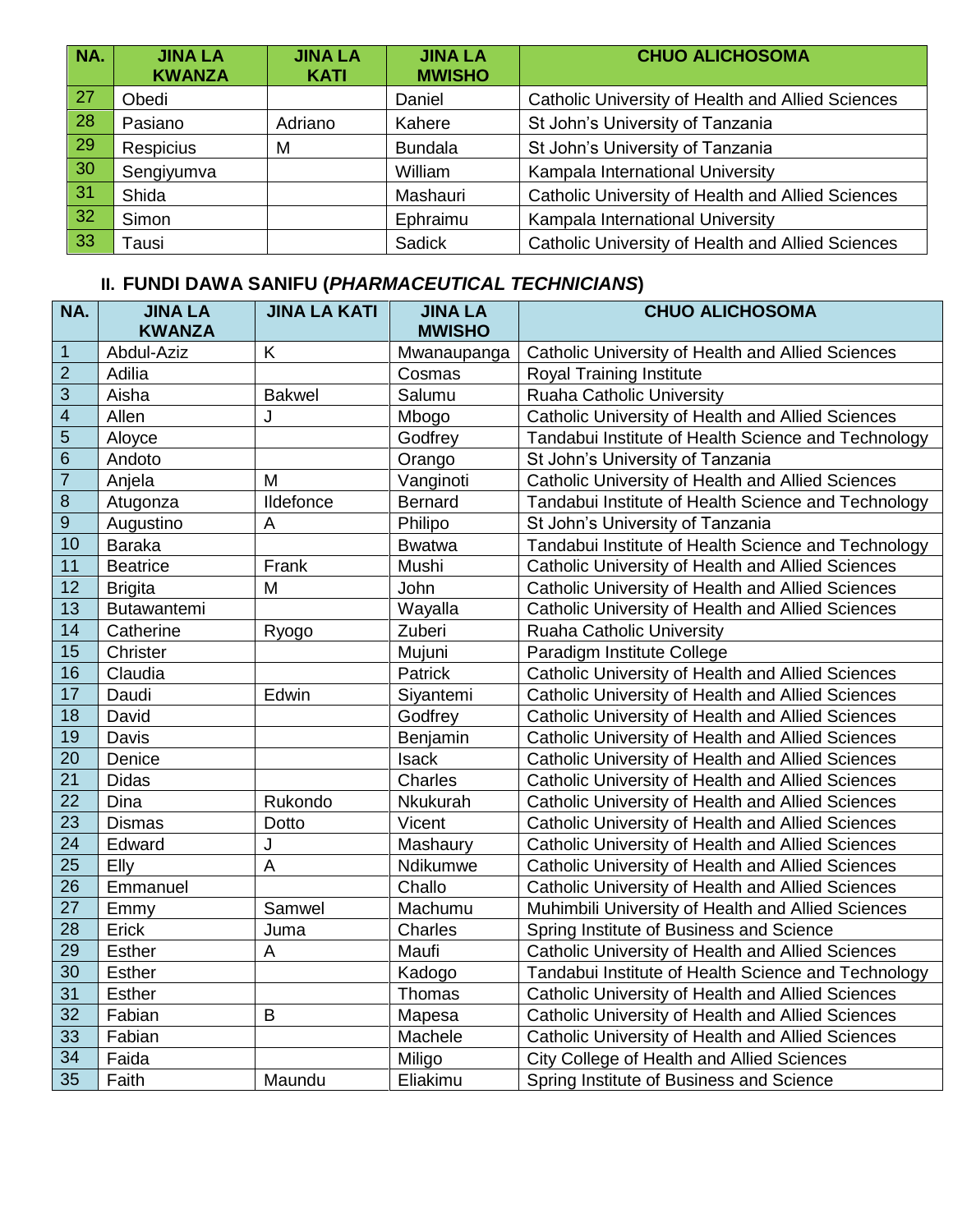| NA. | <b>JINA LA</b> | <b>JINA LA KATI</b> | <b>JINA LA</b>     | <b>CHUO ALICHOSOMA</b>                                                 |
|-----|----------------|---------------------|--------------------|------------------------------------------------------------------------|
|     | <b>KWANZA</b>  |                     | <b>MWISHO</b>      |                                                                        |
| 36  | Faustini       |                     | Hakimu             | St John's University of Tanzania                                       |
| 37  | Frank          | Erasmus             | <b>Bitarohize</b>  | Catholic University of Health and Allied Sciences                      |
| 38  | Frank          | J                   | Isarara            | Catholic University of Health and Allied Sciences                      |
| 39  | Gerald         |                     | Maugo              | St John's University of Tanzania                                       |
| 40  | Grace          |                     | Emmanuel           | Kilimanjaro School of Pharmacy                                         |
| 41  | Hamida         |                     | <b>Sadick</b>      | Catholic University of Health and Allied Sciences                      |
| 42  | Iddi           | A                   | Mbasa              | Kilimanjaro School of Pharmacy                                         |
| 43  | Iddy           | Sufiani             | Kikwamba           | Catholic University of Health and Allied Sciences                      |
| 44  | Iman           |                     | Mbunda             | <b>Ruaha Catholic University</b>                                       |
| 45  | Jackson        | Elipidius           | Lulagilwa          | Catholic University of Health and Allied Sciences                      |
| 46  | Jacob          | James               | Ndizu              | City College of Health and Allied Sciences                             |
| 47  | Jacquline      | B                   | Chimagu            | Ruaha Catholic University                                              |
| 48  | Jenifa         |                     | Kasian             | Catholic University of Health and Allied Sciences                      |
| 49  | Jesca          |                     | <b>Pius</b>        | Catholic University of Health and Allied Sciences                      |
| 50  | Johanes        | Cleophace           | Omolo              | Catholic University of Health and Allied Sciences                      |
| 51  | John           | M                   | Mashimba           | Spring Institute of Business and Science                               |
| 52  | John           |                     | Josephat           | The University of Dodoma                                               |
| 53  | Joseph         | C                   | Sengasenga         | The University of Dodoma                                               |
| 54  | Joseph         | Safari              | Shirahe            | Kampala International University                                       |
| 55  | Justine        | Κ                   | Kahangara          | Royal Training Institute                                               |
| 56  | Keah           | M                   | John               | City College of Health and Allied Sciences                             |
| 57  | Khadija        | Yusuph              | <b>Msita</b>       | Tandabui Institute of Health Science and Technology                    |
| 58  | Koga           |                     | Gidion             | Paradigm Institute College                                             |
| 59  | Laurent        | Е                   | Kanagana           | Catholic University of Health and Allied Sciences                      |
| 60  | Linda          | S                   | Gideon             | Catholic University of Health and Allied Sciences                      |
| 61  |                |                     |                    | Catholic University Health and Allied Science-                         |
|     | Mahuchani      |                     | Marwa              | <b>Bugando</b>                                                         |
| 62  | Majaliwa       |                     | Selemani           | Catholic University of Health and Allied Sciences                      |
| 63  | Marco          | M                   | Mangu              | Catholic University of Health and Allied Sciences                      |
| 64  | Masele         | M                   | Kija               | Tandabui Institute of Health Science and Technology                    |
| 65  | Mectilda       |                     | <b>Bonaventure</b> | St John's University of Tanzania                                       |
| 66  | Miriam         | Cleopa              | Mmary              | Tandabui Institute of Health Science and Technology                    |
| 67  | Monica         | Cosmas              | Mboje              | Catholic University of Health and Allied Sciences                      |
| 68  | Mtwale         | Ladislaus           | Protus             | Spring Institute of Business and Science                               |
| 69  | Musa           | A                   | Kiambaki           | Paradigm Institute College                                             |
| 70  | Muwanika       |                     | Irene              | Catholic University of Health and Allied Sciences                      |
| 71  | Naomi          |                     | William            | Spring Institute of Business and Science                               |
| 72  | Nelson         | Kamenyi             | Ndiyunze           | Catholic University of Health and Allied Sciences                      |
| 73  | Ngalula        |                     | Posian             | School of Phamaceutical Science (Cuhas)                                |
| 74  | Noel           |                     | Masanja            | Catholic University of Health and Allied Sciences                      |
| 75  | Oscar          |                     | Habakuki           | Catholic University of Health and Allied Sciences                      |
| 76  | Paschal        |                     | Michael            | St. Francis University College of Health and Allied<br><b>Sciences</b> |
| 77  | Patricia       | Patrick             | Choto              | Catholic University of Health and Allied Sciences                      |
| 78  | Pendo          | Lubeho              | Lucas              | Kilimanjaro School of Pharmacy                                         |
| 79  | Pili           |                     | Felix              | Catholic University of Health and Allied Sciences                      |
| 80  | Ramadhan       |                     | Ibrahim            | Catholic University of Health and Allied Sciences                      |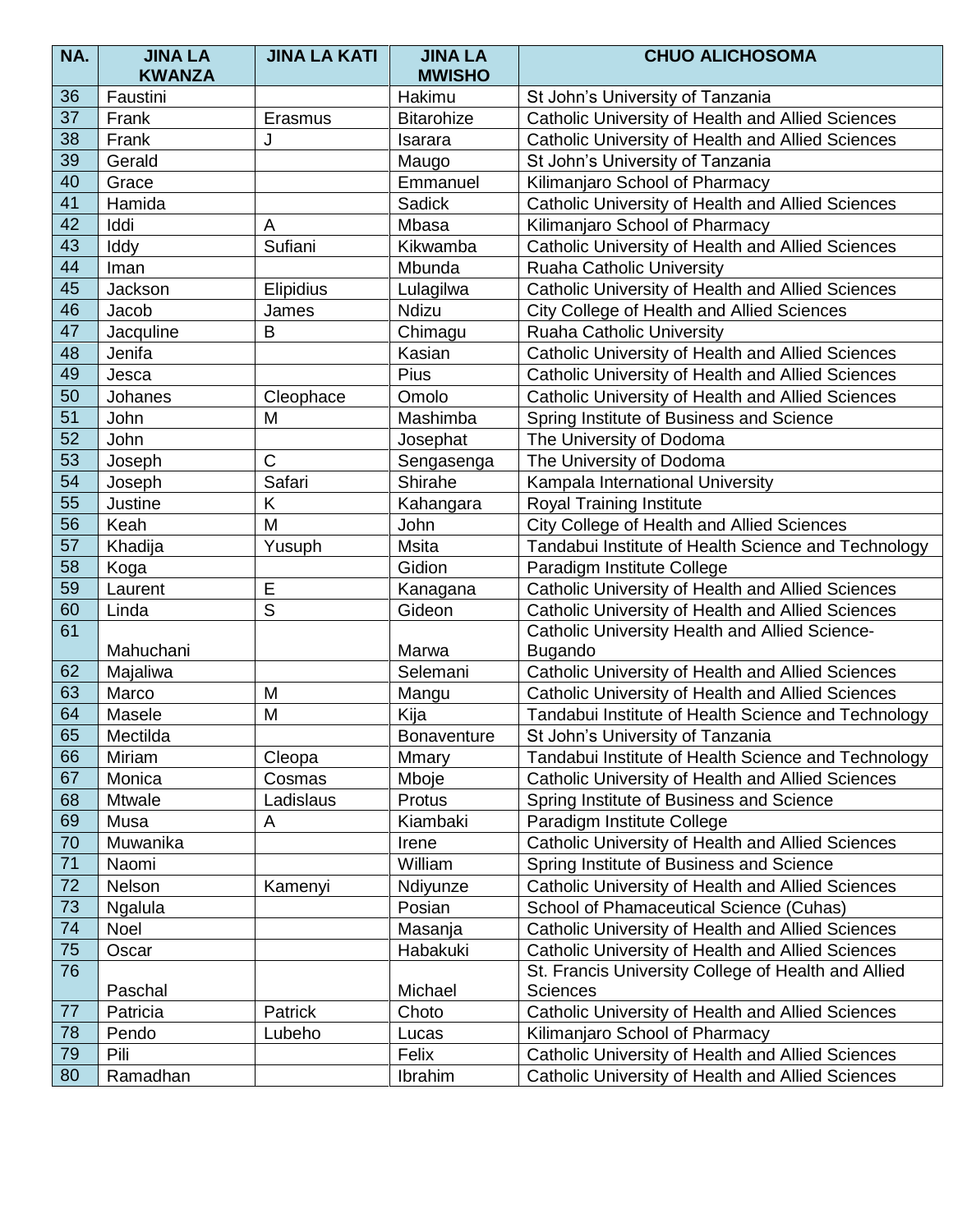| NA. | <b>JINA LA</b> | <b>JINA LA KATI</b> | <b>JINA LA</b>    | <b>CHUO ALICHOSOMA</b>                              |
|-----|----------------|---------------------|-------------------|-----------------------------------------------------|
|     | <b>KWANZA</b>  |                     | <b>MWISHO</b>     |                                                     |
| 81  | Ramadhani      |                     | Mussa             | Catholic University of Health and Allied Sciences   |
| 82  | Rashard        | Hashim              | Kagimbo           | Royal Training Institute                            |
| 83  | Rehema         | Joseph              | <b>JAMES</b>      | Catholic University of Health and Allied Sciences   |
| 84  | Salah          | Nyakato             | Dauda             | Tandabui Institute of Health Science and Technology |
| 85  | Salome         |                     | Genchwele         | Ruaha Catholic University                           |
| 86  | <b>Staford</b> |                     | <b>Benedictor</b> | Catholic University of Health and Allied Sciences   |
| 87  | Subira         | Omary               | Kwesiga           | Catholic University of Health and Allied Sciences   |
| 88  | Suzan          | Paul                | Ndelembi          | Ruaha Catholic University                           |
| 89  | Suzana         | Owen                | Wambogo           | Kilimanjaro School of Pharmacy                      |
| 90  | Telele         | Suppa               | <b>Barare</b>     | Tandabui Institute of Health Science and Technology |
| 91  | Tereza         | J                   | Portini           | Paradigm Institute College                          |
| 92  | Tilinganiza    | D                   | Lwoma             | Catholic University of Health and Allied Sciences   |
| 93  | <b>Ussi</b>    | M                   | Ali               | College of Health Sciences of Zanzibar              |
| 94  | Vicent         |                     | Simon             | St John's University of Tanzania                    |
| 95  | Wilson         | Ibrahim             | Malima            | Catholic University of Health and Allied Sciences   |
| 96  | Winfrida       |                     | Mwita             | Catholic University of Health and Allied Sciences   |
| 97  | <b>Witness</b> | Kumbwael            | Kimaro            | Paradigm Institute College                          |
| 98  | Yohana         |                     | Ogigo             | Tandabui Institute of Health Science and Technology |
| 99  | Zabron         | Patrick             | Sende             | Catholic University of Health and Allied Sciences   |
| 100 | Zamda          | Ibrahim             | Hamis             | Catholic University of Health and Allied Sciences   |

#### **III. FUNDI DAWA WASAIDIZI (***PHARMACEUTICAL ASSISTANTS***)**

| NA.              | <b>JINA LA</b><br><b>KWANZA</b> | <b>JINA LA</b><br><b>KATI</b> | <b>JINA LA</b><br><b>MWISHO</b> | <b>CHUO ALICHOSOMA</b>                                                 |
|------------------|---------------------------------|-------------------------------|---------------------------------|------------------------------------------------------------------------|
| $\mathbf{1}$     | Flora                           | G                             | Navarana                        | Tandabui Institute of Health Science and Technology                    |
| $\overline{2}$   | Godliver                        | Gerald                        | Lameck                          | Kam College of Health Sciences-KCHS                                    |
| 3                | Halelimana                      |                               | Kagina                          | Tabora Polytechnic College                                             |
| $\overline{4}$   | Hidaya                          | H                             | Faya                            | Mtwara College of Health and Allied Sciences                           |
| 5                | Juma                            | Lameck                        | Gamu                            | St. Francis University College of Health and Allied<br><b>Sciences</b> |
| $6\phantom{1}6$  | Kakulu                          | Majula                        | Msokwa                          | Mtwara College of Health and Allied Sciences                           |
| $\overline{7}$   | Michael                         | D                             | Wangwe                          | City College of Health and Allied Sciences                             |
| $\boldsymbol{8}$ | Nuruana                         | Castuli                       | Lohi                            | Tandabui Institute of Health Science and Technology                    |
| $9\,$            | Nyanzobe                        |                               | <b>Nkoba</b>                    | Tandabui Institute of Health Science and Technology                    |
| 10               | Philimina                       |                               | <b>Nestory</b>                  | St. Francis University College of Health and Allied<br><b>Sciences</b> |
| 11               | Salome                          | Thomas                        | Njenge                          | Tandabui Institute of Health Science and Technology                    |
| 12               | Samwel                          | N                             | Nyaindi                         | <b>Mgao Health Training Institute</b>                                  |
| 13               | Shafiu                          | Ahmadi                        | Yorogwe                         | Tandabui Institute of Health Science and Technology                    |
| 14               | Shija                           |                               | Marco                           | <b>Tabora Polytechnic College</b>                                      |
| 15               | Sikujua                         | Philimon                      | Ibrahim                         | Tandabui Institute of Health Science and Technology                    |

### **IV. WATOA DAWA (***PHARMACEUTICAL DISPENSERS***)**

| NA. | <b>JINA LA</b><br><b>KWANZA</b> | JINA LA<br>KATI | <b>JINA LA</b><br><b>MWISHO</b> | <b>CHUO ALICHOSOMA</b>                      |
|-----|---------------------------------|-----------------|---------------------------------|---------------------------------------------|
|     | Malietha                        |                 | Sostenes                        | Decca College of Health and Allied Sciences |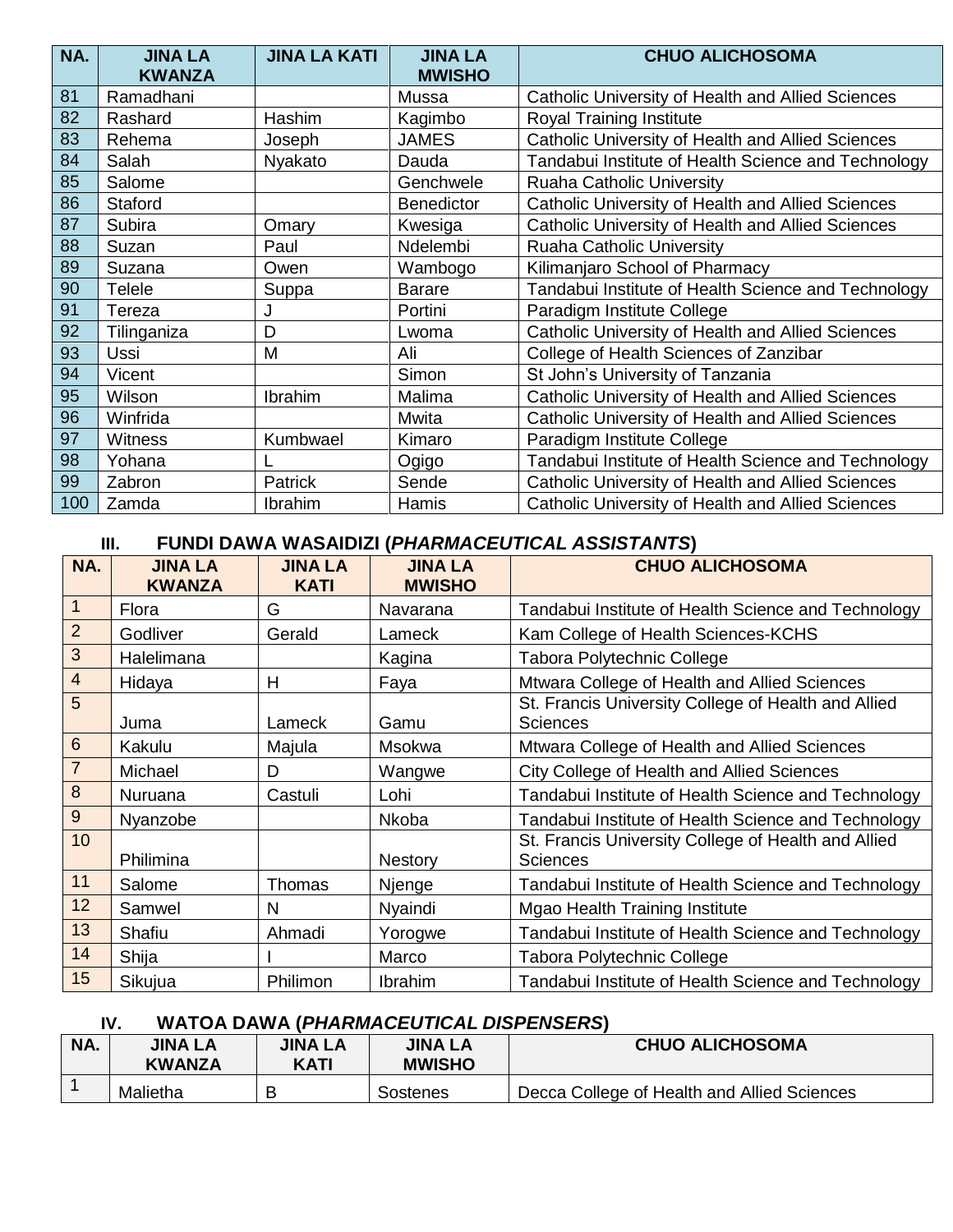| NA.            | <b>JINA LA</b><br><b>KWANZA</b> | <b>JINA LA</b><br><b>KATI</b> | <b>JINA LA</b><br><b>MWISHO</b> | <b>CHUO ALICHOSOMA</b>            |
|----------------|---------------------------------|-------------------------------|---------------------------------|-----------------------------------|
| $\overline{2}$ | <b>Nelson</b>                   |                               | <b>Nicholaus</b>                | Kahama College of Health Sciences |
| 3              | <b>Nikas</b>                    | Adriano                       | Hindi                           | Musoma Utalii College Tabora      |
| $\overline{4}$ | Richard                         | Maziku                        | Furaha                          | Kahama College of Health Sciences |
| 5              | Zawadi                          | <b>Barekele</b>               | James                           | St John's University of Tanzania  |

### **D: MBEYA: TANZANIA INSTITUTE OF ACCOUNTANCY, MBEYA.** **VENUE: MAIN HALL**

## **I. WAFAMASIA (***PHARMACISTS***)**

| NA.            | <b>JINA LA</b><br><b>KWANZA</b> | <b>JINA LA KATI</b> | <b>JINA LA</b><br><b>MWISHO</b> | <b>CHUO ALICHOSOMA</b>                            |
|----------------|---------------------------------|---------------------|---------------------------------|---------------------------------------------------|
| $\overline{1}$ | Allen                           |                     | Zawadi                          | Catholic University of Health and Allied Sciences |
| $\overline{2}$ | Azizi                           | Ramadhani           | Salum                           | St John's University of Tanzania                  |
| $\overline{3}$ | Bahati                          |                     | Ngalawa                         | St John's University of Tanzania                  |
| $\overline{4}$ | <b>Baraka</b>                   | Machard             | Mwangwina                       | St John's University of Tanzania                  |
| $\overline{5}$ | Chausiku                        |                     | Nuhu                            | Kampala International University                  |
| $\,$ 6 $\,$    | <b>Derick</b>                   |                     | Mwakimbwala                     | St John's University of Tanzania                  |
| $\overline{7}$ | John                            |                     | Michael                         | St John's University of Tanzania                  |
| $\overline{8}$ | Kaka                            |                     | Sichone                         | Kampala International University                  |
| $\overline{9}$ | Lunogelo                        |                     | Mahenge                         | St John's University of Tanzania                  |
| 10             | Majaliwa                        |                     | Cossan                          | Kampala International University                  |
| 11             | Matilda                         |                     | Mwakambaya                      | Catholic University of Health and Allied Sciences |
| 12             | Neema                           | Z                   | Shimwela                        | St John's University of Tanzania                  |
| 13             | Neema                           |                     | Lession                         | Kampala International University                  |
| 14             | <b>Noel</b>                     | Joseph              | Taifa                           | St John's University of Tanzania                  |
| 15             | Odetha                          |                     | Venant                          | St John's University of Tanzania                  |
| 16             | Roland                          | M                   | Sibanilo                        | Kampala International University                  |
| 17             | Soviet                          | Dominic             | Mbaya                           | Kampala International University                  |

| NA.            | <b>JINA LA</b><br><b>KWANZA</b> | <b>JINA LA KATI</b> | <b>JINA LA</b><br><b>MWISHO</b> | <b>CHUO ALICHOSOMA</b>                           |  |  |
|----------------|---------------------------------|---------------------|---------------------------------|--------------------------------------------------|--|--|
|                | Abel                            | <b>Nicholaus</b>    | Kikwembe                        | Kilimanjaro School of Pharmacy                   |  |  |
| 2              | Abibu                           | Garmet              | Lubida                          | <b>Ruaha Catholic University</b>                 |  |  |
| 3              | Abubakary                       | <b>Mbaruck</b>      | Mohamedi                        | <b>Ruaha Catholic University</b>                 |  |  |
| $\overline{4}$ | Alpha                           | Seleman             | Kayun                           | St. Joseph College of Health and Allied Sciences |  |  |
| 5              | Amini                           |                     | Waziri                          | City College of Health and Allied Sciences       |  |  |
| 6              | Anthony                         | Peter               | Mwenda                          | <b>Ruaha Catholic University</b>                 |  |  |
| <sup>7</sup>   | Asunta                          | Andrea              | <b>Mfaume</b>                   | <b>Ruaha Catholic University</b>                 |  |  |
| 8              | Augustino                       | Norbeth             | Sanga                           | <b>Ruaha Catholic University</b>                 |  |  |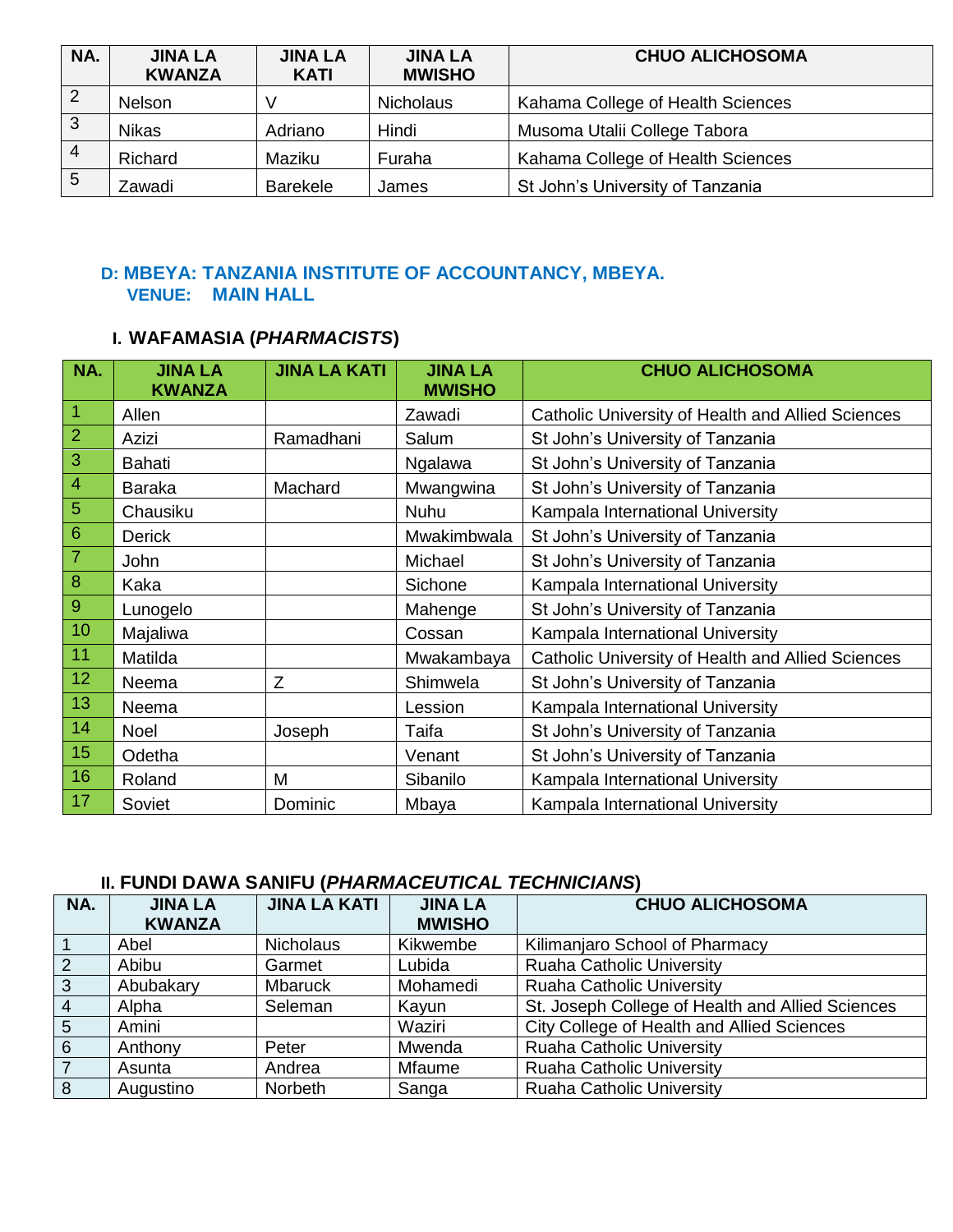| NA.              | <b>JINA LA</b><br><b>KWANZA</b> | <b>JINA LA KATI</b> | <b>JINA LA</b><br><b>MWISHO</b> | <b>CHUO ALICHOSOMA</b>                             |
|------------------|---------------------------------|---------------------|---------------------------------|----------------------------------------------------|
| $\boldsymbol{9}$ | Avelina                         | N                   | Mafuru                          | Mgao Health Training Institute                     |
| 10               | <b>Baraka</b>                   | Robert              | Yebette                         | <b>Ruaha Catholic University</b>                   |
| 11               | <b>Benarld</b>                  | K                   | Deuka                           | The University of Dodoma                           |
| 12               | <b>Bernard</b>                  | <b>Bernard</b>      | Mwajombe                        | <b>Ruaha Catholic University</b>                   |
|                  |                                 | Sovelah             |                                 |                                                    |
| 13               | <b>Besta</b>                    |                     | Elly                            | <b>Ruaha Catholic University</b>                   |
| 14               | Castory                         | Cardo               | Mwinuka                         | The University of Dodoma                           |
| 15               | Catherine                       | Evance              | Goliama                         | City College of Health and Allied Sciences         |
| 16               | Chrispine                       |                     | Gervas                          | <b>Ruaha Catholic University</b>                   |
| 17               | Christabella                    | D                   | Mntambo                         | Ruaha Catholic University                          |
| 18               | Christina                       | Allen               | Mhahilidza                      | <b>Ruaha Catholic University</b>                   |
| 19               | Cleopatra                       |                     | Mwaijande                       | Ruaha Catholic University                          |
| 20               | Constancia                      | <b>Bonon</b>        | Mlogo                           | Ruaha Catholic University                          |
| $\overline{21}$  | Daniel                          | Benjamin            | Mkunde                          | <b>Ruaha Catholic University</b>                   |
| $\overline{22}$  | Denis                           | Victor              | Mpiluka                         | Mgao Health Training Institute                     |
| $\overline{23}$  | Deogratius                      | B                   | Kambo                           | Muhimbili University of Health and Allied Sciences |
| 24               | Diana                           | Erasto              | Kasenga                         | <b>Ruaha Catholic University</b>                   |
| $\overline{25}$  | Dorice                          |                     | Venance                         | <b>Ruaha Catholic University</b>                   |
| 26               | Edina                           | Edward              | Mjengwa                         | <b>Ruaha Catholic University</b>                   |
| $\overline{27}$  | El-Emeth                        | Yona                | Kinganga                        | Mgao Health Training Institute                     |
| 28               | Emanuel                         | Joseph              | Memba                           | The University of Dodoma                           |
| 29               | Emanuel                         |                     | Shauritanga                     | Ruaha Catholic University                          |
| 30               | Emilian                         |                     | Kapinga                         | Ruaha Catholic University                          |
| 31               | Emmanuel                        | Hongera             | Mgeyekwa                        | <b>Ruaha Catholic University</b>                   |
| $\overline{32}$  | Emmanuel                        |                     | Vicent                          | Mgao Health Training Institute                     |
| 33               | Erick                           | Fintan              | Mtanda                          | Ruaha Catholic University                          |
| $\overline{34}$  | Flaviana                        | Ayub                | Ndambo                          | <b>Ruaha Catholic University</b>                   |
| 35               | Gloria                          | Godfrey             | Mashashy                        | <b>Ruaha Catholic University</b>                   |
| $\overline{36}$  |                                 |                     |                                 | Tandabui Institute of Health Science and           |
|                  | Godfrey                         |                     | Msuya                           | Technology                                         |
| 37               | Goodluck                        | Renatus             | Kalinga                         | Ruaha Catholic University                          |
| $\overline{38}$  | Hamis                           |                     | Lutoma                          | <b>Ruaha Catholic University</b>                   |
| 39               | Haroun                          | H                   | <b>Bushiri</b>                  | <b>Ruaha Catholic University</b>                   |
| 40               | Herieth                         | Solomon             | Ndandu                          | Kilimanjaro School of Pharmacy                     |
| 41               | Hilda                           | Meckfason           | Lyimo                           | <b>Ruaha Catholic University</b>                   |
| 42               | Hosea                           |                     | Ndingo                          | <b>Ruaha Catholic University</b>                   |
| 43               | Imakulata                       | Njalama             | <b>Mtweve</b>                   | <b>Ruaha Catholic University</b>                   |
| 44               | Isabela                         | A                   | Ponela                          | St John College of Health                          |
| 45               | Jackline                        |                     | Kilimhana                       | Ruaha Catholic University                          |
| 46               | Jackson                         | Festo               | Kutemile                        | Mgao Health Training Institute                     |
| 47               | James                           |                     | Mgimba                          | Ruaha Catholic University                          |
| 48               | Jane                            | Joseph              | Matuta                          | <b>Ruaha Catholic University</b>                   |
| 49               | Janeth                          | Custor              | Sichone                         | Paradigm Institute College                         |
| 50               | Japhet                          | Amelye              | Fifi                            | <b>Ruaha Catholic University</b>                   |
| 51               | Jelly                           | Jonasy              | Chaula                          | <b>Ruaha Catholic University</b>                   |
| 52               | Jenifrida                       | Kelvin              | Gregory                         | <b>Ruaha Catholic University</b>                   |
| 53               | Jesca                           | Raphael             | Kitumbika                       | <b>Ruaha Catholic University</b>                   |
| 54               | John                            | <b>Benard</b>       | Wandera                         | <b>Ruaha Catholic University</b>                   |
| 55               | Joseph                          | F                   | Mtunda                          | Ruaha Catholic University                          |
| 56               | Joseph                          | W                   | Mbilinyi                        | Ruaha Catholic University                          |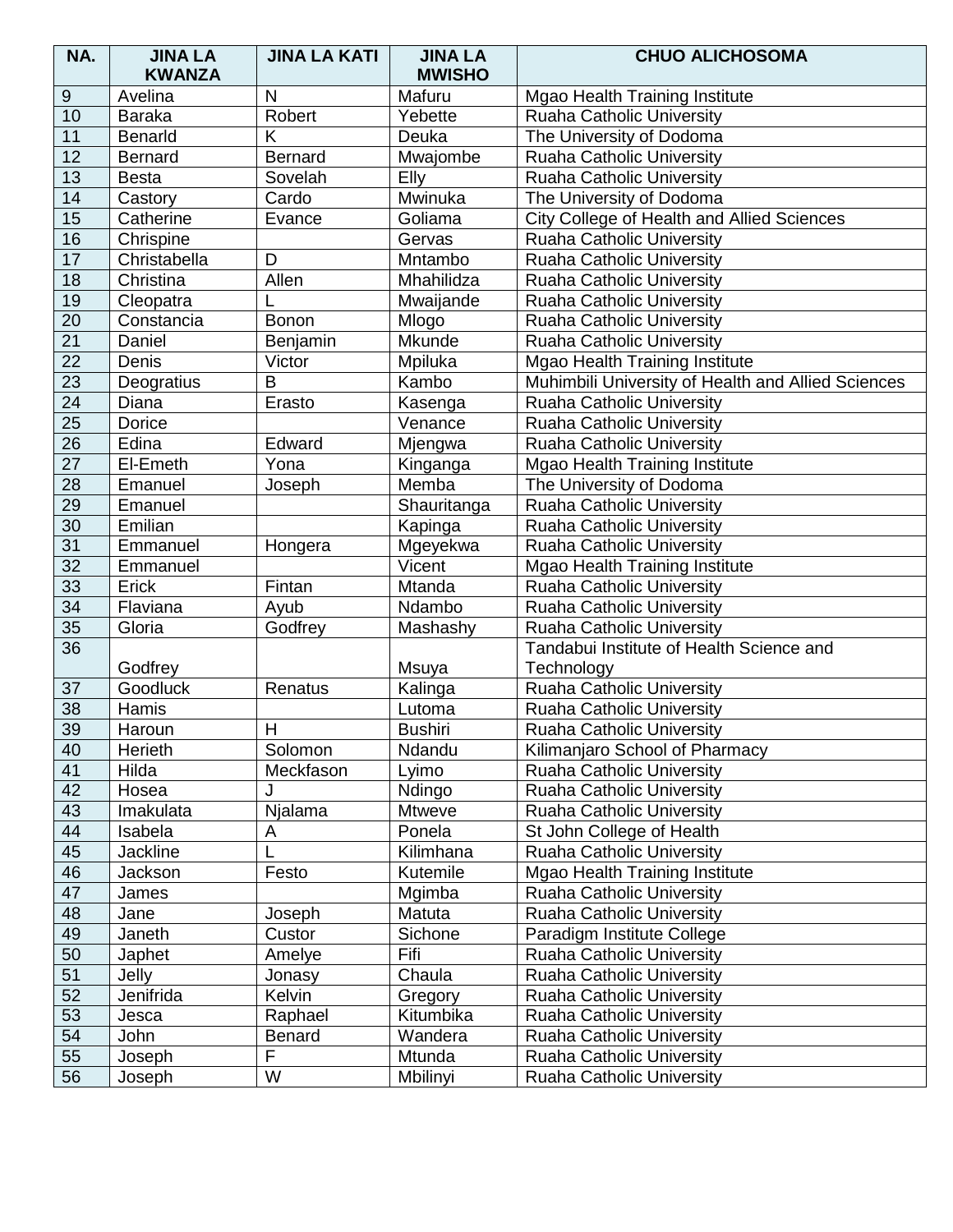| NA.             | <b>JINA LA</b><br><b>KWANZA</b> | <b>JINA LA KATI</b> | <b>JINA LA</b><br><b>MWISHO</b> | <b>CHUO ALICHOSOMA</b>                              |
|-----------------|---------------------------------|---------------------|---------------------------------|-----------------------------------------------------|
| 57              | Joshua                          | Edmound             | Sambala                         | Ruaha Catholic University                           |
| 58              | Joshua                          | L                   | Kabuje                          | Ruaha Catholic University                           |
| $\overline{59}$ | Joshua                          |                     | Chungu                          | Mgao Health Training Institute                      |
| 60              | Juliana                         | $\mathsf{P}$        | Swai                            | Ruaha Catholic University                           |
| 61              |                                 |                     |                                 | St. Francis University College of Health and Allied |
|                 | Jullu                           | M                   | Masatu                          | <b>Sciences</b>                                     |
| 62              | Kennedy                         | Donatus             | Hyera                           | <b>Ruaha Catholic University</b>                    |
| 63              | Kundi                           |                     | <b>Busumba</b>                  | City College of Health and Allied Sciences          |
| 64              | Ladislaus                       | Kalistus            | Rusaho                          | Ruaha Catholic University                           |
| 65              | Lilian                          | Charles             | Mdetele                         | Ruaha Catholic University                           |
| 66              | Lucia                           | Atilio              | Mgaya                           | St. Joseph College of Health and Allied Sciences    |
| 67              | Magnus                          | Raymond             | Pacho                           | Ruaha Catholic University                           |
| 68              | Martha                          | Issa                | Kabage                          | <b>Ruaha Catholic University</b>                    |
| 69              | Mary                            | J                   | Mwinuka                         | Ruaha Catholic University                           |
| 70              | Monica                          |                     | Juma                            | Ruaha Catholic University                           |
| $\overline{71}$ | Mussa                           | Azizi               | Maketa                          | Ruaha Catholic University                           |
| $\overline{72}$ | Nasra                           | $\overline{S}$      | Mhongole                        | Ruaha Catholic University                           |
| $\overline{73}$ | Nelson                          | Mhariri             | Funga                           | <b>Ruaha Catholic University</b>                    |
| $\overline{74}$ | Noah                            | $\overline{H}$      | Mwambogolo                      | Paradigm Institute College                          |
| 75              | Noreth                          | Norbeth             | Haule                           | Ruaha Catholic University                           |
| $\overline{76}$ | Ntimi                           | $\mathsf{R}$        | Mwandima                        | Paradigm Institute College                          |
| $\overline{77}$ | Pascal                          | John                |                                 | Mgao Health Training Institute                      |
| 78              | Peter                           |                     | Luhende                         | Paradigm Institute College                          |
| 79              | Prisca                          | Mganga              | Richard                         | Mgao Health Training Institute                      |
| 80              | Priscus                         |                     | Cosmas                          | Muhimbili University of Health and Allied Sciences  |
| 81              | Rahel                           |                     | Mwambalo                        | Ruaha Catholic University                           |
| 82              | Raphael                         |                     | Mutale                          | Ruaha Catholic University                           |
| 83              | Rehema                          | Salimu              | Kivambe                         | Mgao Health Training Institute                      |
| 84              | Richard                         | K                   | Mwakalinga                      | Ruaha Catholic University                           |
| 85              | Roswita                         |                     | Mwakambaya                      | St John's University of Tanzania                    |
| 86              | Salehe                          | Kibwana             | Bangaseka                       | <b>Ruaha Catholic University</b>                    |
| 87              | Sarah                           | Evance              | Goliama                         | <b>Ruaha Catholic University</b>                    |
| 88              | Sarah                           |                     | Mhagama                         | <b>Ruaha Catholic University</b>                    |
| 89              | Shunifa                         | Jordani             | King'ung'e                      | Ruaha Catholic University                           |
| 90              | <b>Stanslaus</b>                | S                   | Mbedule                         | <b>Ruaha Catholic University</b>                    |
| 91              | Suzan                           | Clement             | Chang'a                         | Kilimanjaro School of Pharmacy                      |
| 92              | Tuma                            | S                   | Sugilo                          | <b>Ruaha Catholic University</b>                    |
| 93              | Victor                          | M                   | Mugolozi                        | <b>Ruaha Catholic University</b>                    |
| 94              | Winfrida                        | Alex                | Mwogofi                         | <b>Ruaha Catholic University</b>                    |
| 95              | Yasinta                         | Ignas               | Maseko                          | <b>Ruaha Catholic University</b>                    |
| 96              | Yohana                          | Stephan             | Haule                           | <b>Ruaha Catholic University</b>                    |

#### **III. FUNDI DAWA WASAIDIZI (***PHARMACEUTICAL ASSISTANTS***)**

| NA. | <b>JINA LA</b><br><b>KWANZA</b> | <b>JINA LA KATI</b> | <b>JINA LA</b><br><b>MWISHO</b> | <b>CHUO ALICHOSOMA</b>                       |
|-----|---------------------------------|---------------------|---------------------------------|----------------------------------------------|
|     | Debora                          |                     | <b>Nchama</b>                   | Mgao Health Training Institute               |
|     | Jacob                           | Vedastus            | Mlowe                           | Mtwara College of Health and Allied Sciences |
| 3   | Sholastica                      | Joseph              | Komba                           | Mgao Health Training Institute               |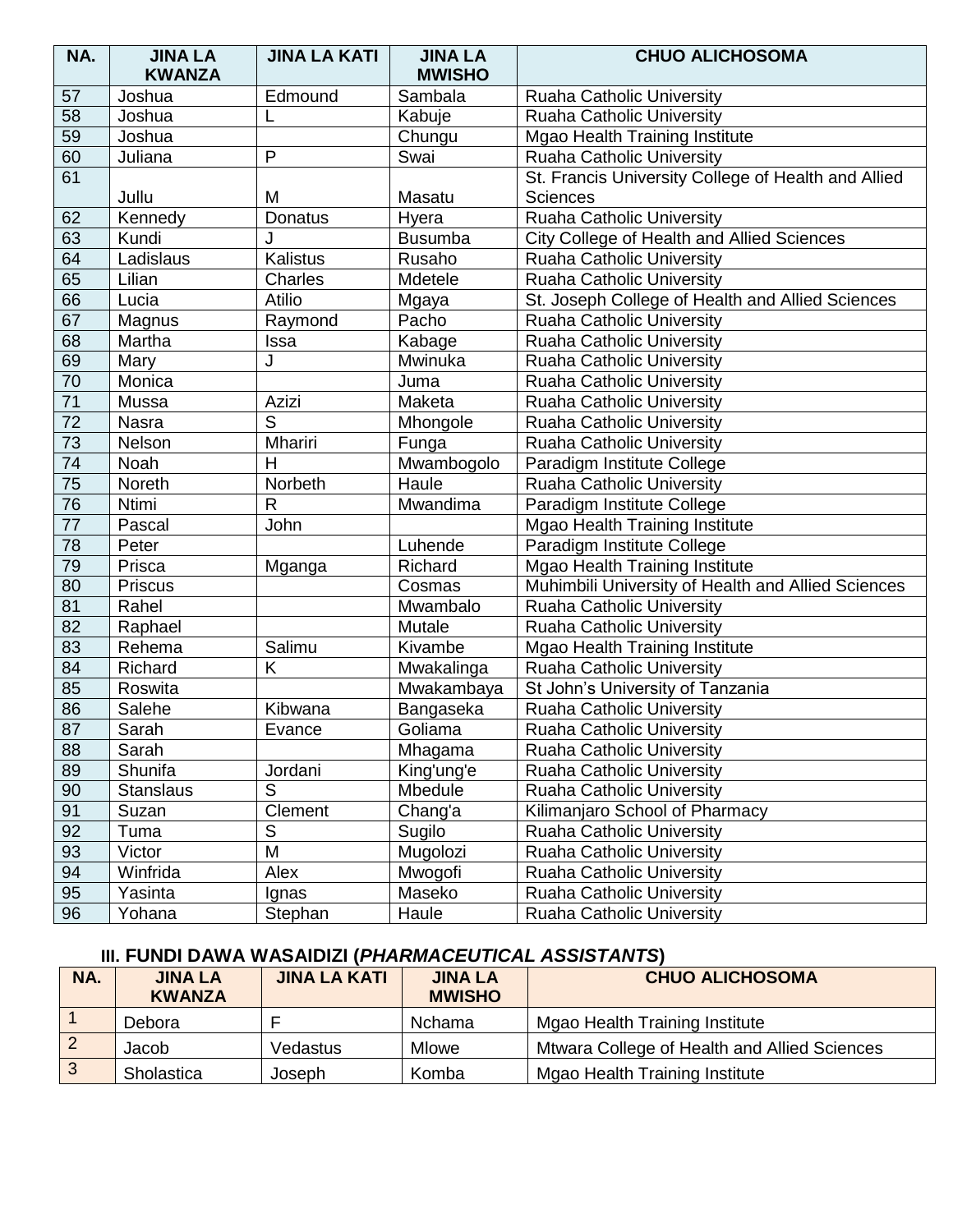#### **IV. WATOA DAWA (***PHARMACEUTICAL DISPENSERS***)**

| NA. | <b>JINA LA</b><br><b>KWANZA</b> | <b>JINA LA KATI</b> | <b>JINA LA</b><br><b>MWISHO</b> | <b>CHUO ALICHOSOMA</b>                     |
|-----|---------------------------------|---------------------|---------------------------------|--------------------------------------------|
|     | Afra                            | Magnus              | Ndunguru                        | City College of Health and Allied Sciences |

## **E: ARUSHA: CENTRE FOR EDUCATIONAL DEVELOPMENT IN HEALTH ARUSHA (CEDHA)**

#### **VENUE:****JUMBA LA DHAHABU HALL**

### **I. WAFAMASIA (***PHARMACISTS***)**

| NA.             | <b>JINA LA</b><br><b>KWANZA</b> | <b>JINA LA KATI</b> | <b>JINA LA</b><br><b>MWISHO</b> | <b>CHUO ALICHOSOMA</b>                             |
|-----------------|---------------------------------|---------------------|---------------------------------|----------------------------------------------------|
| $\vert$ 1       | Abel                            | G                   | Mhone                           | St John's University of Tanzania                   |
| $\overline{2}$  | Amon                            |                     | <b>Buliro</b>                   | St John's University of Tanzania                   |
| $\overline{3}$  | Anna                            | Amen                | Josephat                        | St John's University of Tanzania                   |
| $\overline{4}$  | Asifiwe                         | Ntabudyo            | Albert                          | St John's University of Tanzania                   |
| $\overline{5}$  | Clement                         | C                   | Kabakama                        | Jss Academy of Higher Education and Research       |
| $\overline{6}$  | Deogratius                      | Patric              | Lyimo                           | Ragiv Ghandhi University of Healthy Sciences       |
| $\overline{7}$  | Enos                            |                     | Obondo                          | Kampala International University                   |
| $8\phantom{1}$  | Fadhiliano                      | Erasmi              | Jumbe                           | St John's University of Tanzania                   |
| $\overline{9}$  | Farid                           |                     | Mzuzuri                         | St John's University of Tanzania                   |
| 10              | Flavian                         | <b>Placidus</b>     | Mgedzi                          | Catholic University of Health and Allied Sciences  |
| 11              | <b>Goodluck</b>                 | S                   | Mrusha                          | Muhimbili University of Health and Allied Sciences |
| 12 <sub>2</sub> | Goodluck                        |                     | Raymond                         | Catholic University of Health and Allied Sciences  |
| 13              | Juvenal                         |                     | Joachim                         | St John's University of Tanzania                   |
| 14              | Kibwana                         |                     | Mgude                           | Catholic University of Health and Allied Sciences  |
| 15              | Maisam                          | Η.                  | Amirali                         | Kampala International University                   |
| 16              | Neema                           | M                   | Mabina                          | Kampala International University                   |
| 17              | Rahma                           | J                   | Said                            | St John's University of Tanzania                   |
| 18              | Wenseslaus                      |                     | Shirima                         | Kampala International University                   |

| NA.            | <b>JINA LA</b><br><b>KWANZA</b> | <b>JINA LA KATI</b> | <b>JINA LA</b><br><b>MWISHO</b> | <b>CHUO ALICHOSOMA</b>                            |
|----------------|---------------------------------|---------------------|---------------------------------|---------------------------------------------------|
|                | Abubakari                       | M                   | Kombo                           | Spring Institute of Business and Science          |
| 2              | Adili                           | A                   | Juma                            | Kilimanjaro School of Pharmacy                    |
| $\mathbf{3}$   | Agape                           | E                   | Msuya                           | Paradigm Institute College                        |
| $\overline{4}$ | Agnes                           | Cosma               | Nyamba                          | Paradigm Institute College                        |
| 5              | Ally                            | S                   | Yusuph                          | Paradigm Institute College                        |
| 6              | Amani                           | Justin              | Massawe                         | Kilimanjaro School of Pharmacy                    |
| 7              | Anthonia                        | Р                   | Temba                           | Kilimanjaro School of Pharmacy                    |
| 8              | Elihaika                        | <b>Goodluck</b>     | Malisa                          | Catholic University of Health and Allied Sciences |
| 9              | Ezekiel                         | Lawi                | Tsingay                         | The University of Dodoma                          |